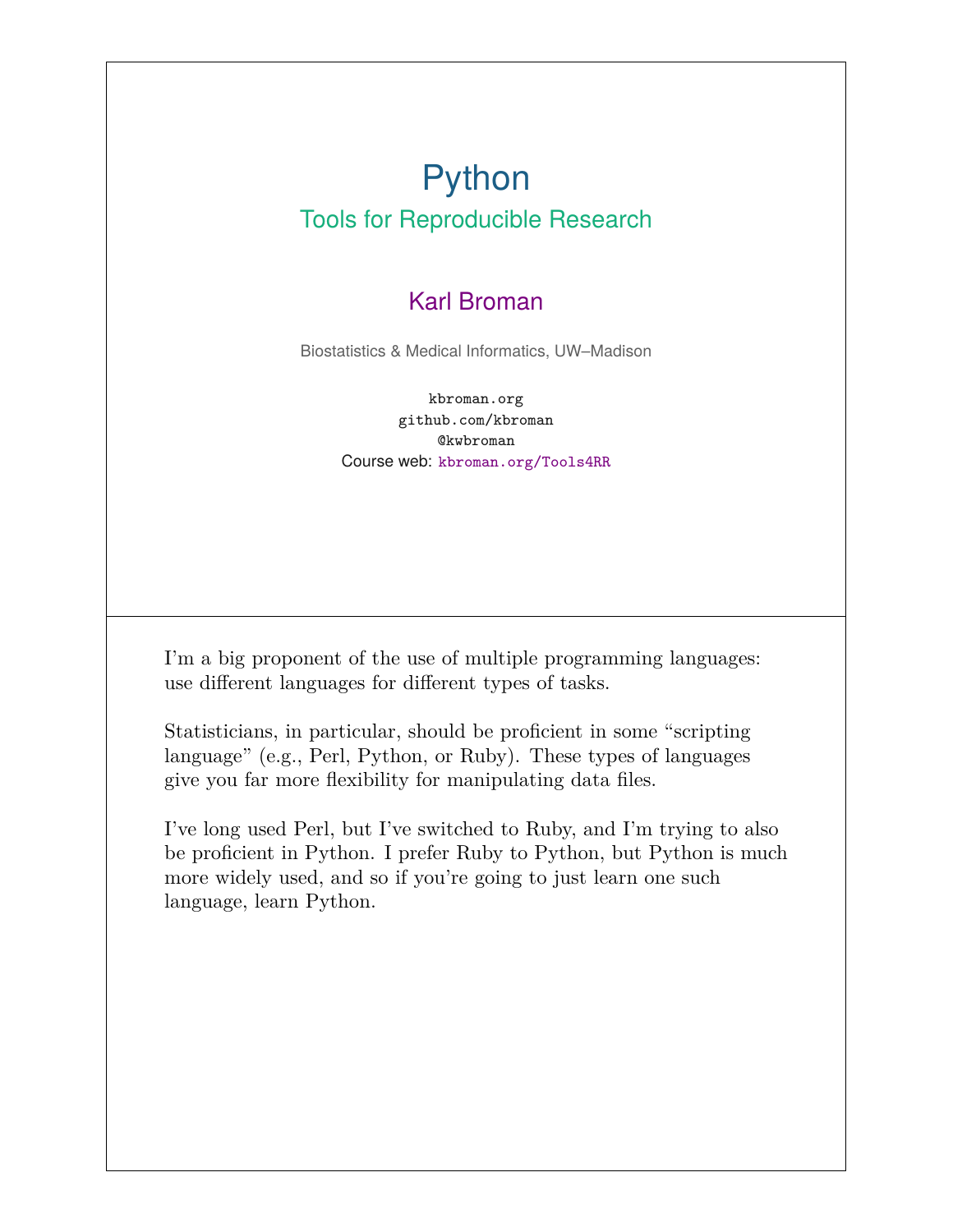# Why python?

- $\triangleright$  Manipulating data files
- ▶ Simulations using others' programs
- ▶ Web-related stuff
- $\triangleright$  Alternative to R for data analysis and graphics
- ▶ Jupyter notebooks

For statisticians, the most important use of Python is for the manipulation of data files. This sort of script language is great for manipulating text, and data files are mostly plain text files.

In addition, I find a scripting language critical for performing simulations to evaluate others' command-line-based programs. They're also good for web-related stuff.

Python can also serve as an alternative to R for data analysis and graphics. And Jupyter notebooks are a big deal for reproducible research (and they can be used more broadly than Python).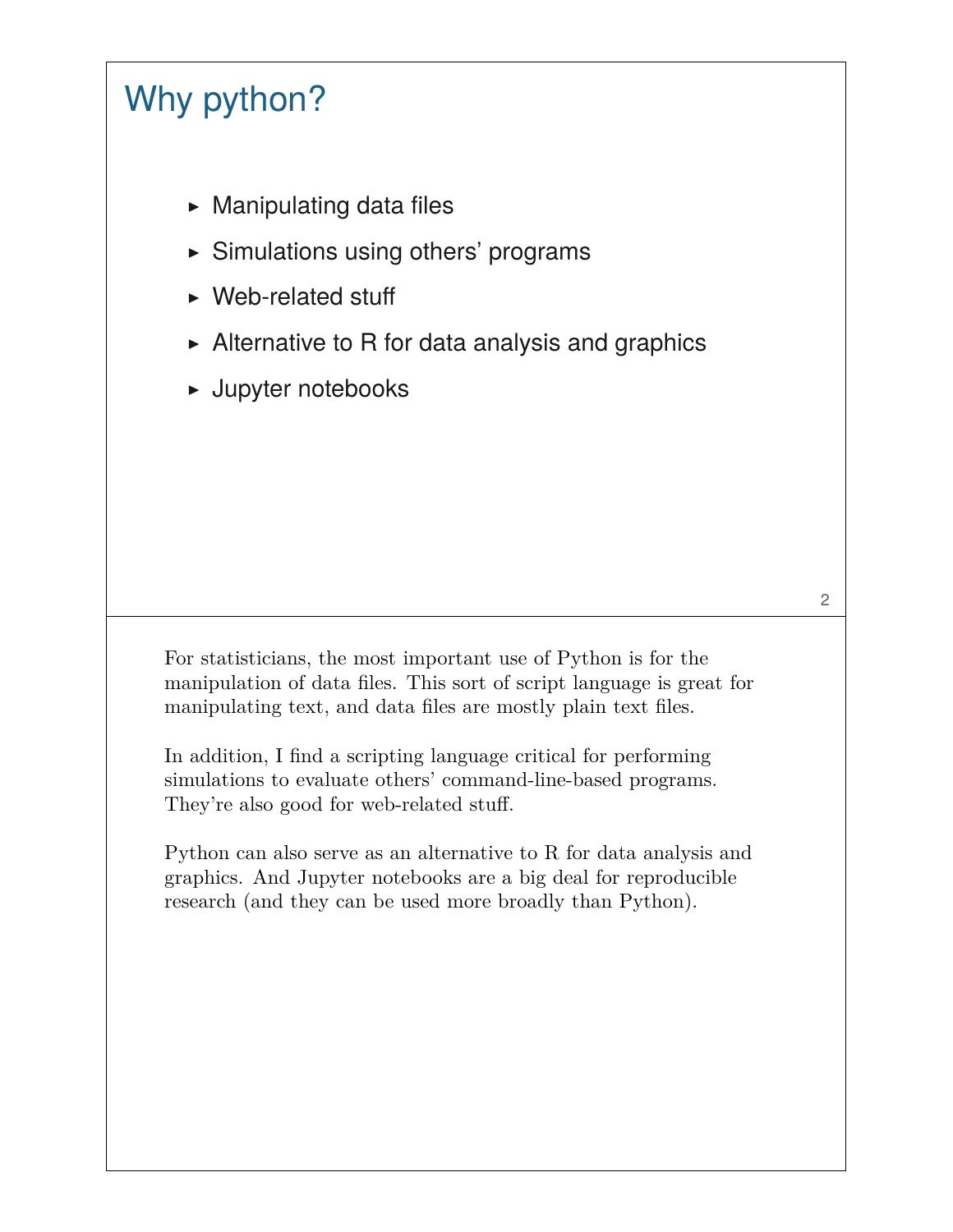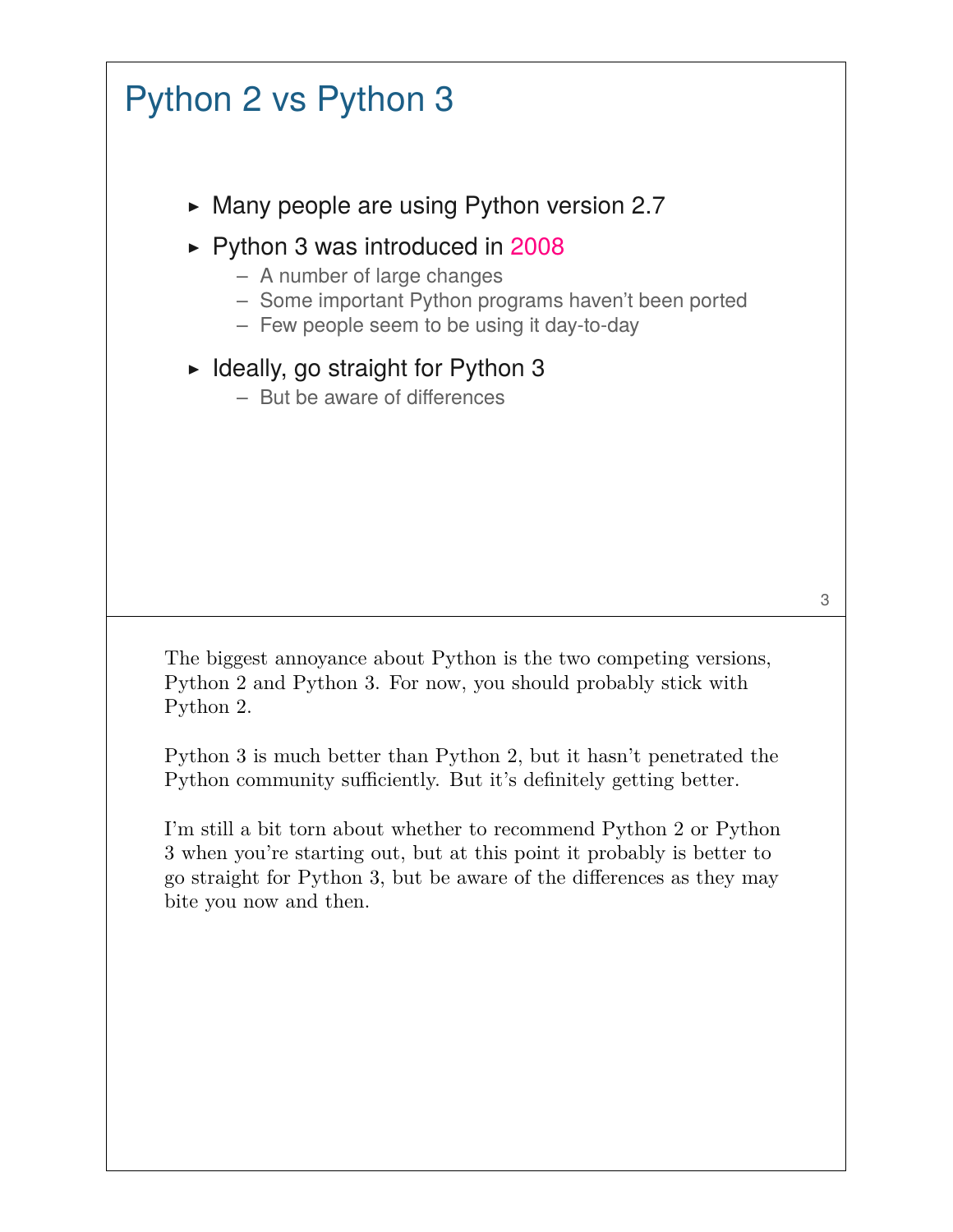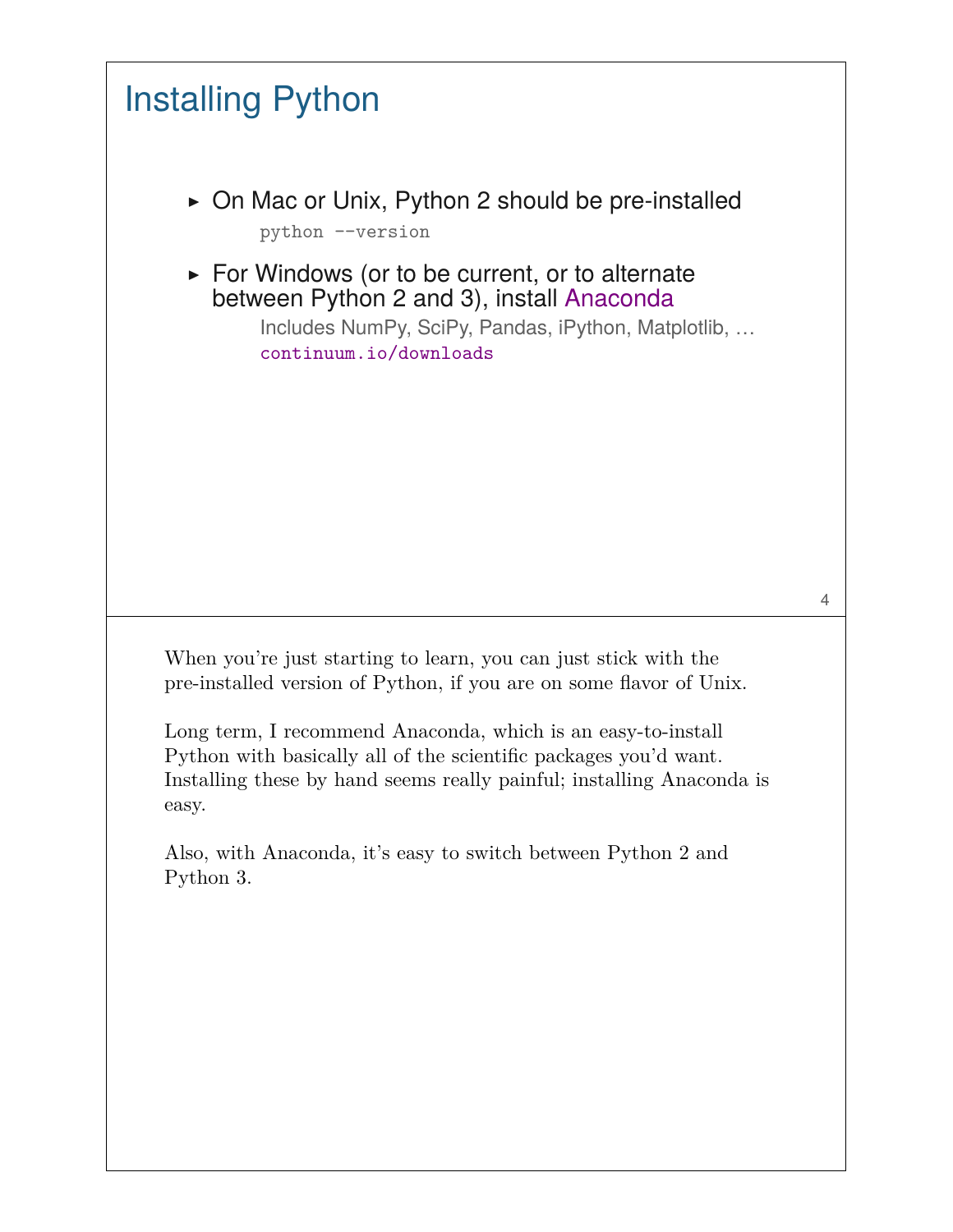# Learning a new language

- $\blacktriangleright$  Find a good book
- $\blacktriangleright$  Have good example tasks/problems
- ▶ Play around
- $\triangleright$  Force yourself to use the new language
- $\triangleright$  Develop a script illustrating different language features

It takes time to learn a new programming language. The only way you'll learn it is by forcing yourself to use it regularly. You need good, realistic problems to tackle. And it might take you just 30 minutes with the language you know but all afternoon in the new language. But if you don't force yourself, you'll never learn.

If you go away from it for a week, you'll be quite rusty when you come back. I've found it useful to develop a script that illustrates the various language features. ("How do I write a loop again? How do I define a function?") Looking through that, you'll pick it all up again quickly. It's harder to look back through a book in the same way.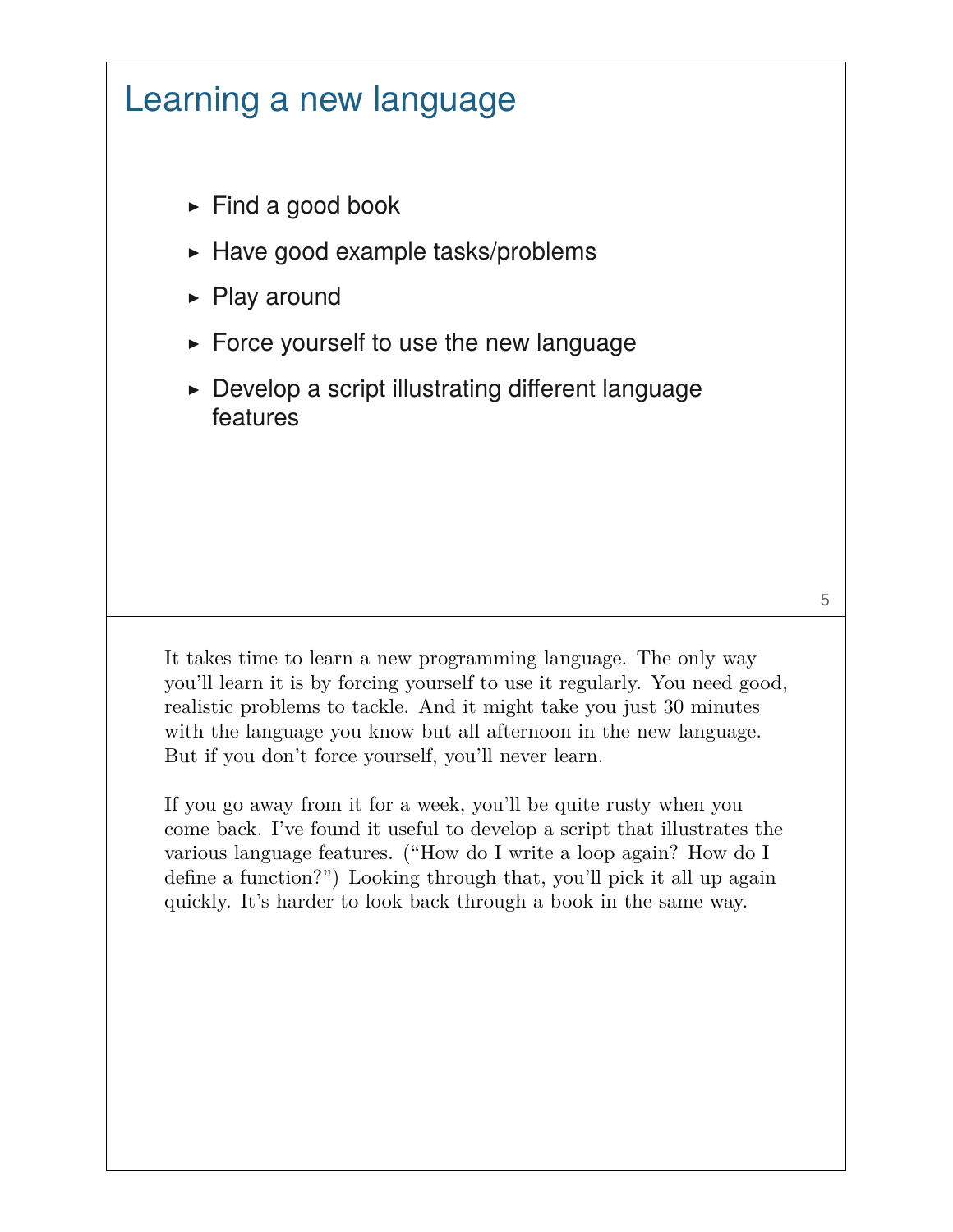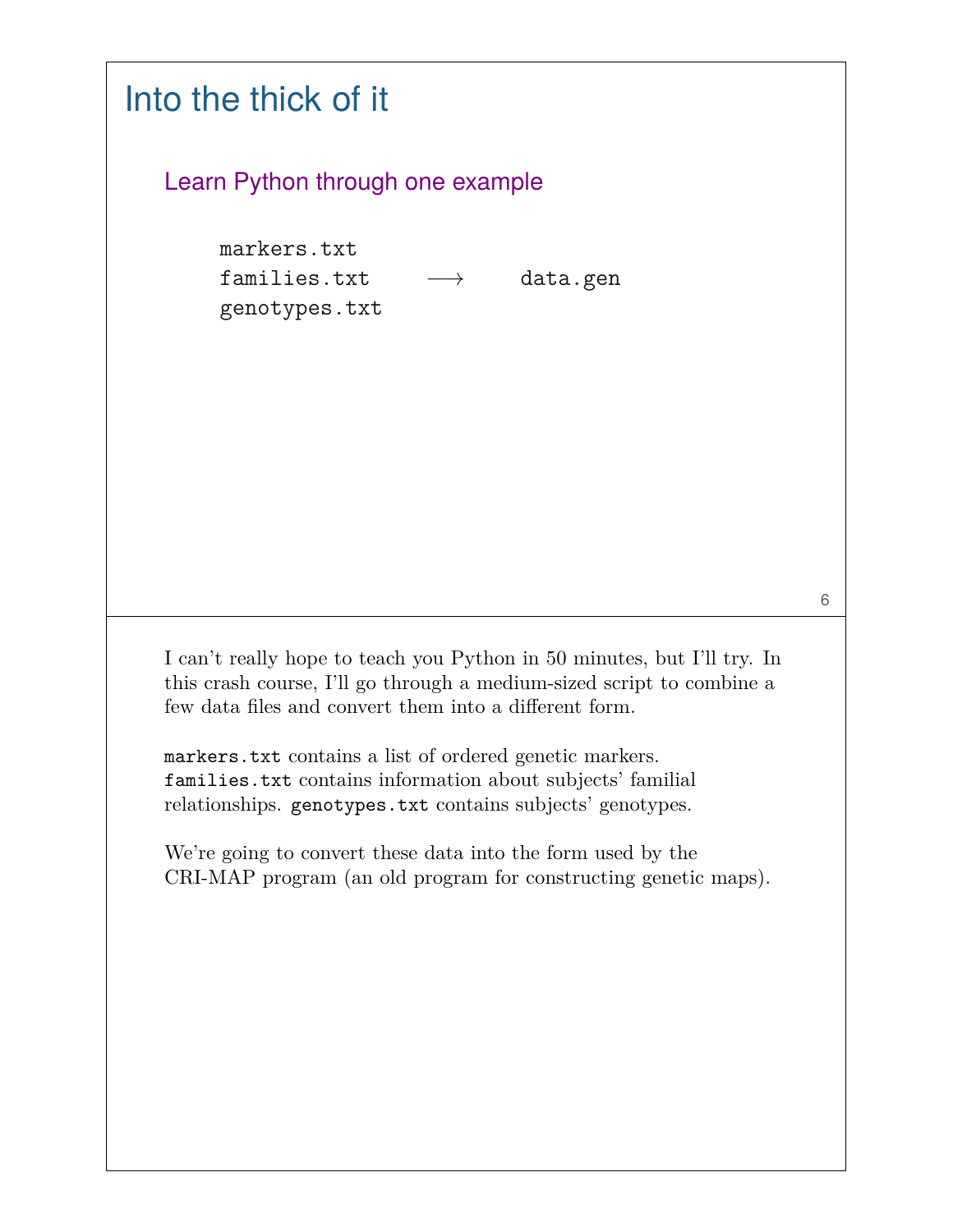# Input: markers.txt

| D20S103  |
|----------|
| D20S482  |
| D20S851  |
| D20S604  |
| D20S1143 |
| D20S470  |
| D20S477  |
| D20S478  |
| D20S481  |
| D20S159  |
| D20S480  |
| D20S451  |
| D20S171  |
| D20S164  |

This is the markers.txt file. It just has one marker name per line.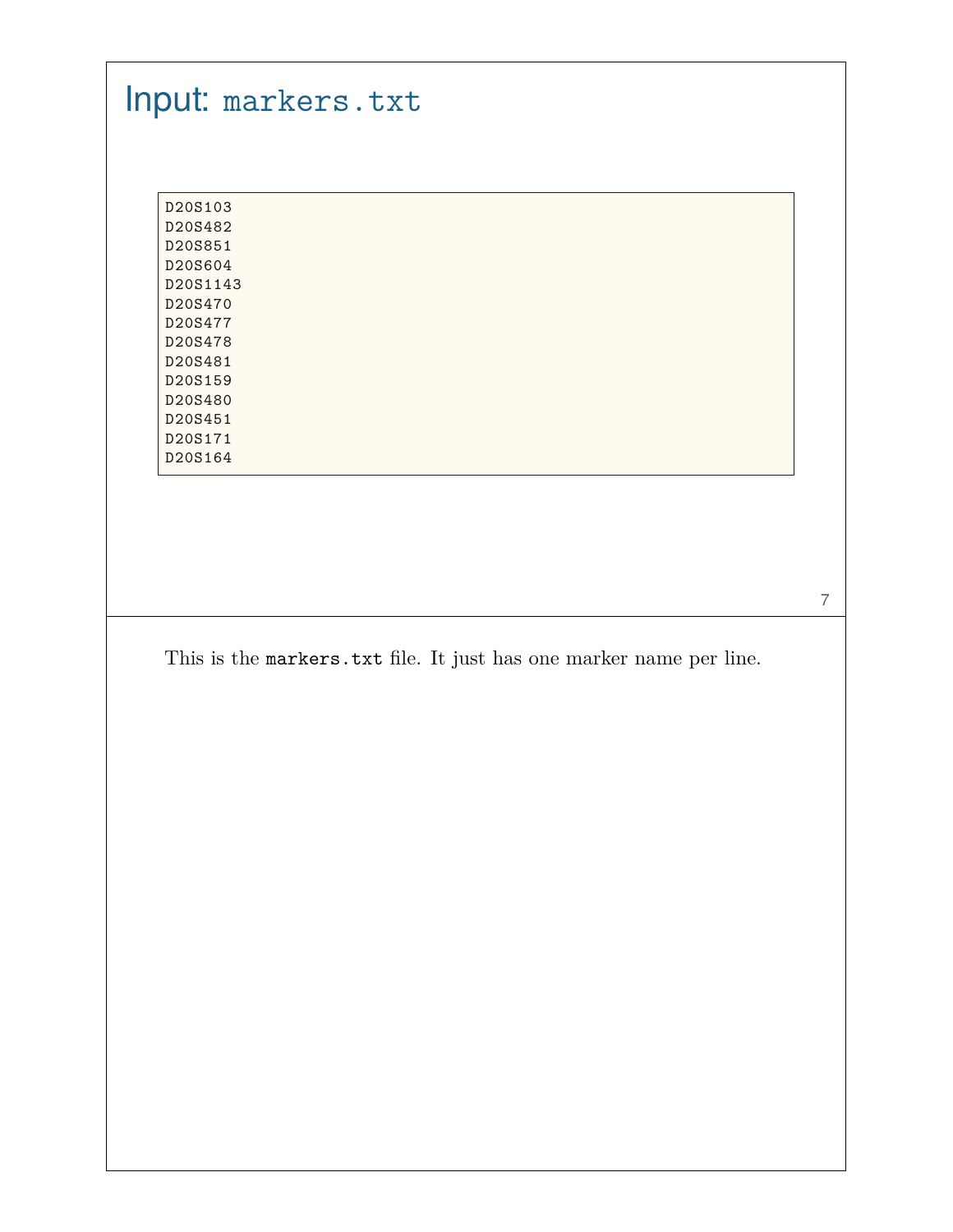|                           | Family Individual Father Mother Sex |                                     |                   |                                |  |
|---------------------------|-------------------------------------|-------------------------------------|-------------------|--------------------------------|--|
| 1                         | 1<br>$\overline{2}$                 | $\Omega$                            | $\Omega$          | $\mathbf{1}$<br>$\overline{2}$ |  |
| 1                         | $\ensuremath{\mathsf{3}}$           | $\mathsf{O}\xspace$<br>$\mathbf{1}$ | $\mathbf{O}$<br>2 | $\mathbf{1}$                   |  |
| 1<br>1                    | 4                                   | $\mathbf{1}$                        | $\overline{2}$    | $\overline{2}$                 |  |
| 1                         | $\overline{5}$                      | $\mathbf{1}$                        | $\overline{2}$    | $\overline{2}$                 |  |
| $\overline{2}$            | $\mathbf{1}$                        | $\mathbf 0$                         | $\mathbf 0$       | $\mathbf{1}$                   |  |
| $\overline{2}$            | $\overline{2}$                      | $\Omega$                            | $\mathbf{0}$      | $\overline{2}$                 |  |
| $\overline{2}$            | 3                                   | $\mathbf{1}$                        | $\overline{2}$    | $\mathbf{1}$                   |  |
| $\boldsymbol{2}$          | $\ensuremath{4}$                    | $\mathbf{1}$                        | $\overline{2}$    | $\mathbf{1}$                   |  |
| $\mathbf{3}$              | $\mathbf{1}$                        | $\mathbf{O}$                        | $\Omega$          | 1                              |  |
| 3                         | $\overline{2}$                      | $\mathbf{O}$                        | $\Omega$          | $\overline{2}$                 |  |
| $\mathsf 3$               | $\sqrt{3}$                          | $\mathbf{1}$                        | $\overline{2}$    | $\overline{2}$                 |  |
| $\ensuremath{\mathsf{3}}$ | $\ensuremath{4}$                    | $\mathbf{1}$                        | $\overline{2}$    | $\mathbf{1}$                   |  |
| $\mathbf{3}$              | $\overline{5}$                      | $\mathbf{1}$                        | $\overline{2}$    | 1                              |  |
| 3                         | $6\phantom{1}6$                     | $\mathbf{1}$                        | $\overline{2}$    | $\overline{2}$                 |  |
|                           |                                     |                                     |                   |                                |  |
| $\bullet$                 |                                     |                                     |                   |                                |  |
|                           |                                     |                                     |                   |                                |  |
| $\overline{5}$            | $\,6\,$                             | $\mathbf{1}$                        | 2                 | $\overline{2}$                 |  |
| 5                         | $\overline{7}$                      | $\mathbf{1}$                        | 2                 | $\mathbf{1}$                   |  |

This is the families.txt file; each line is one subject. In the Father and Mother columns, 0 indicates missing: a founding individual in that family. In the Sex column,  $2 =$  female and  $1 =$  male.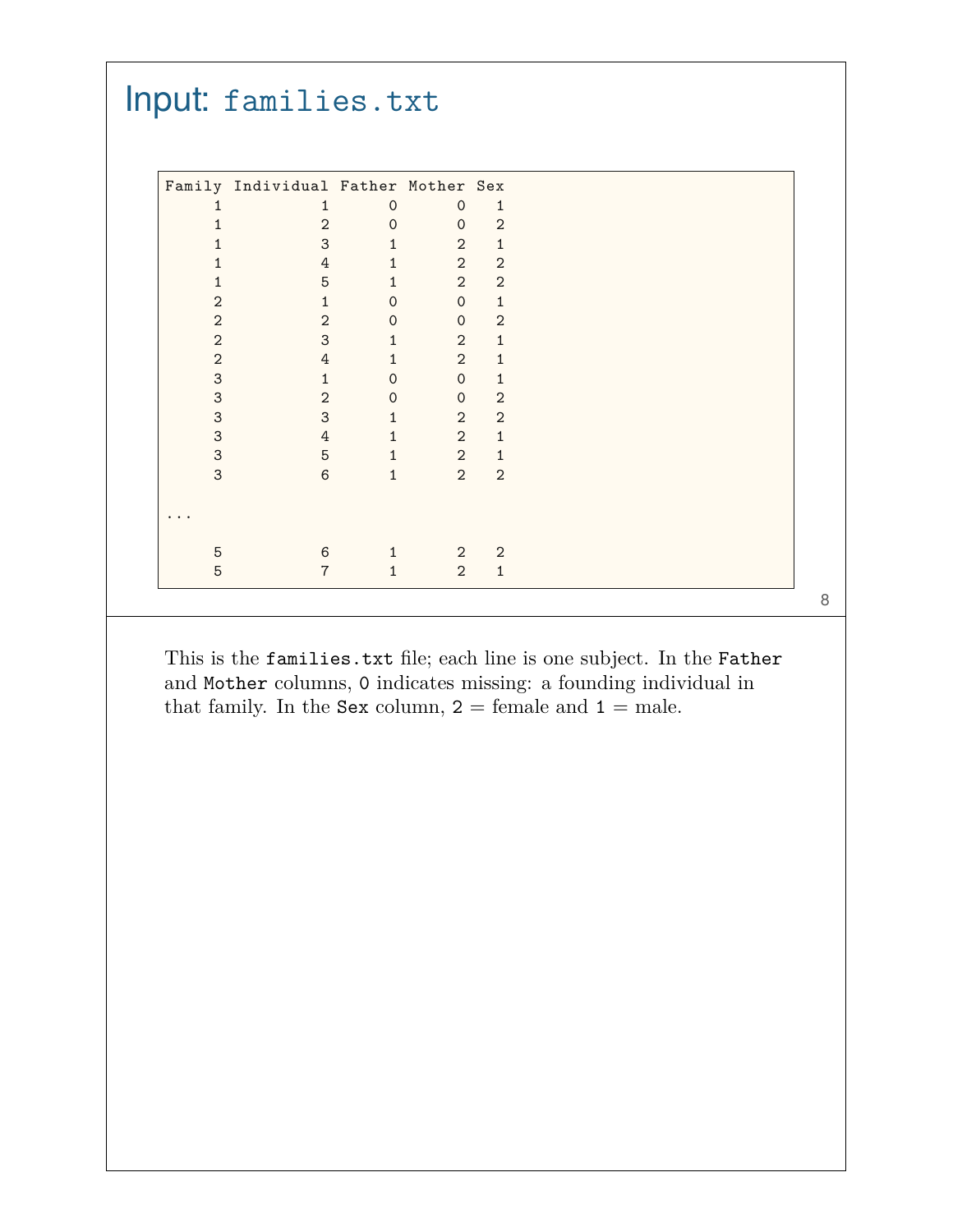## Input: genotypes.txt

| Marker   | $1 - 1$ | $1 - 2$ $1 - 3$       |              | $1 - 4$                                    | $1-5$ | $2 - 1$ $2 - 2$ |                                                   | .        |
|----------|---------|-----------------------|--------------|--------------------------------------------|-------|-----------------|---------------------------------------------------|----------|
| D20S103  |         |                       | 100/98 98/98 | 98/98                                      | 98/98 | 100/100100/96   |                                                   | .        |
| D20S1143 |         | 176/172180/176176/180 |              |                                            |       |                 | 172/180172/176172/172                             | $\cdots$ |
| D20S159  |         |                       |              |                                            |       |                 | 350/358366/354350/354350/354358/366354/350366/354 | $\cdots$ |
| D20S164  |         |                       |              |                                            |       |                 | 191/207207/207215/191215/207191/207207/215        | $\cdots$ |
| D20S171  |         |                       |              |                                            |       |                 | 141/135141/137141/141141/137135/137141/139143/135 | $\cdots$ |
| D20S451  |         |                       |              |                                            |       |                 | 324/308320/316324/316308/320 308/324312/316       | $\cdots$ |
| D20S470  |         |                       |              |                                            |       |                 | 306/302302/306302/306306/302302/302302/294310/266 | .        |
| D20S477  |         |                       |              | 256/252260/252252/252 256/252256/252       |       |                 |                                                   | .        |
| D20S478  |         |                       |              |                                            |       |                 | 267/263263/263263/263263/267255/271263/247        | $\cdots$ |
| D20S480  |         |                       |              |                                            |       |                 | 304/284 304/284304/284296/296300/300              | $\cdots$ |
| D20S481  |         |                       |              | 229/237241/237237/237229/237237/237245/245 |       |                 |                                                   | .        |
| D20S482  |         |                       |              |                                            |       |                 | 155/159159/167159/159155/167159/167147/155159/155 | $\cdots$ |
| D20S604  |         |                       |              |                                            |       |                 | 147/143                                           | $\ldots$ |
| D20S851  |         |                       |              | 132/140148/144132/144132/148132/148        |       |                 | 144/140                                           | .        |
|          |         |                       |              |                                            |       |                 |                                                   |          |

The genotypes.txt file is a bit ugly. Rows are markers and individuals are in fixed-width columns, with the genotypes being two numeric alleles separated by a slash. Blank fields correspond to missing data.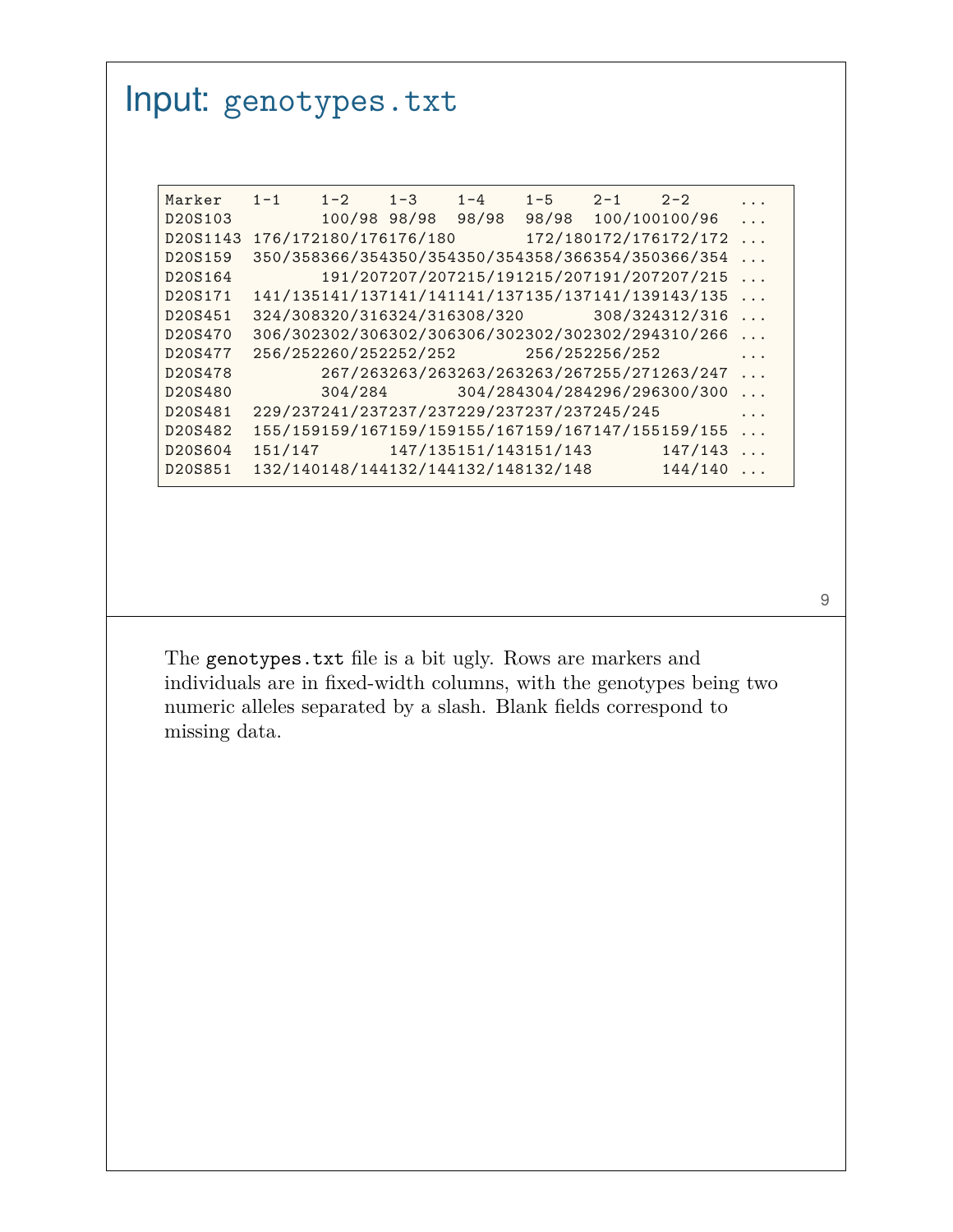#### Output: data.gen 5 14 D20S103 D20S482 ... D20S171 D20S164 1 5 1 0 0 1 0 0 155 159 132 140 151 147 176 172 306 302 256 252 0 0 ... 2 0 0 0 100 98 159 167 148 144 0 0 180 176 302 306 260 252 267 ... 3 2 1 1 98 98 159 159 132 144 147 135 176 180 302 306 252 252 ... 4 2 1 0 98 98 155 167 132 148 151 143 0 0 306 302 0 0 263 263 ... 5 2 1 0 98 98 159 167 132 148 151 143 172 180 302 302 256 252 ... 2 4 ...

10

The file we're converting to, data.gen in the format used by CRI-MAP, is a bit weird: Number of families, number of markers, the marker names in order, and then for each family, the family ID, the number of subjects in that family, and then the subjects. For each subject, there's a line with individual, mom, dad, and sex  $(0 =$ female,  $1 =$  male), and then a line with genotype data, with two numbers for each marker, with  $0$ 's for missing values.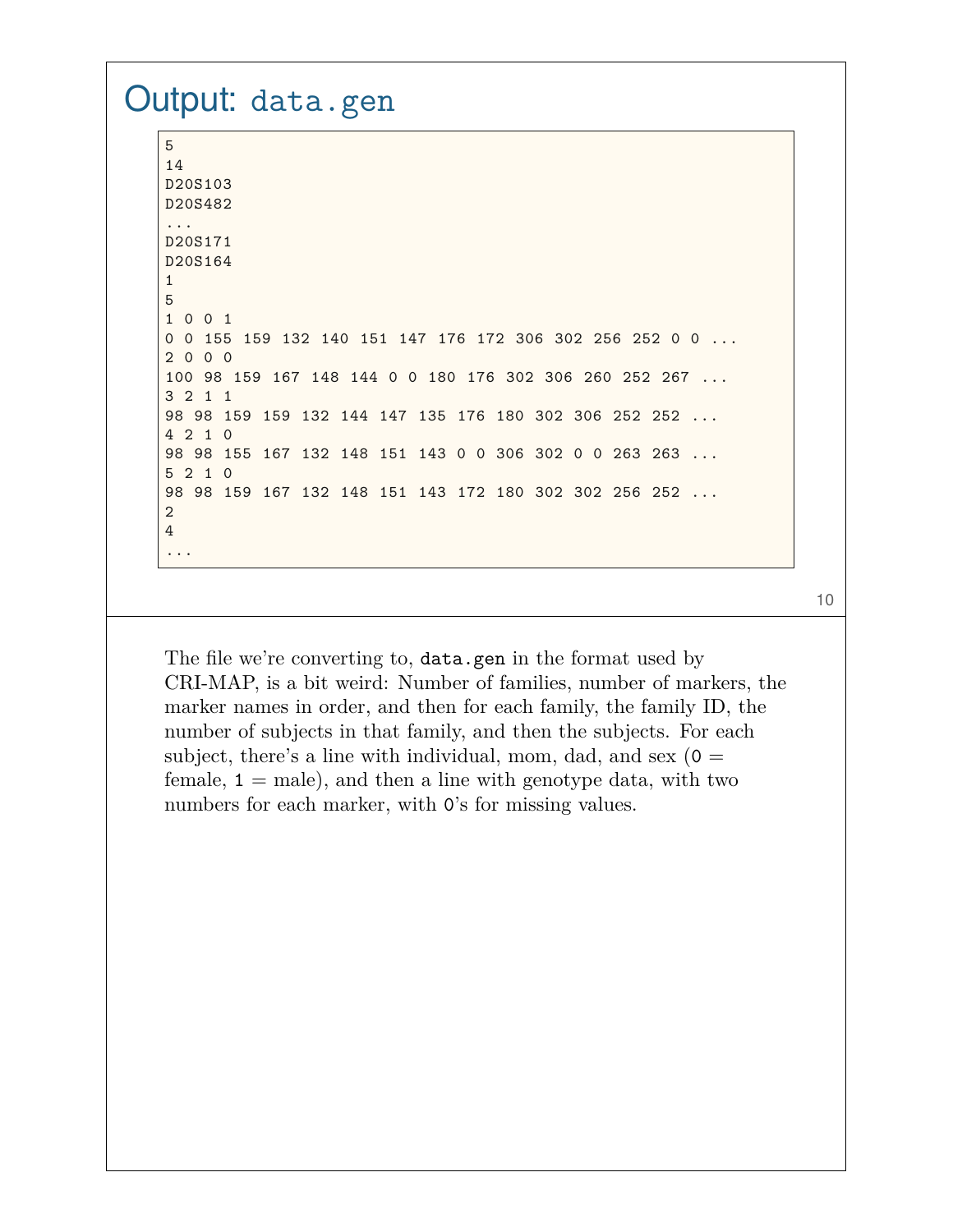### The top of the Python script

```
#!/usr/bin/env python
# Combine the data in "genotypes.txt", "markers.txt" and
# "families.txt" and convert them into a CRI-MAP .gen file
#
# This is the python 2 version
def read markers (filename):
 "Read an ordered list of marker names from a file."
 with open(filename, 'r') as f:
    lines = f.readlines()
 return [line.strip() for line in lines]
class Person:
  "Person class, to contain the data on a subject."
 def __init__ (self,family, id, dad, mom, sex):
   self.family = family
   self.id = id
   self.dad = dad
   self.mom = mom
   self.sex = "0" if sex == "2" else sex # convert 1/2 -> 1/0
   self.find = family + '-' + idself.gen = {}
```
11

The first line (#!/usr/bin/env python) makes it so you can run this script from the command line by just typing its name. Using /usr/bin/env allows that Python might be located in a different place on different systems.

To make the script executable (on unix), type chmod +x convert2.py

In python, comments begin with # (as in R).

Instead of using braces to delineate blocks of code, Python uses indentation. I was initially turned off by this, but I've been converted to the idea (mostly from having written a lot of CoffeeScript code). You're going to indent anyway; why not have that indentation be meaningful?

You define functions with def name (param):

Unlike R, functions must have a return statement if you want to return a value.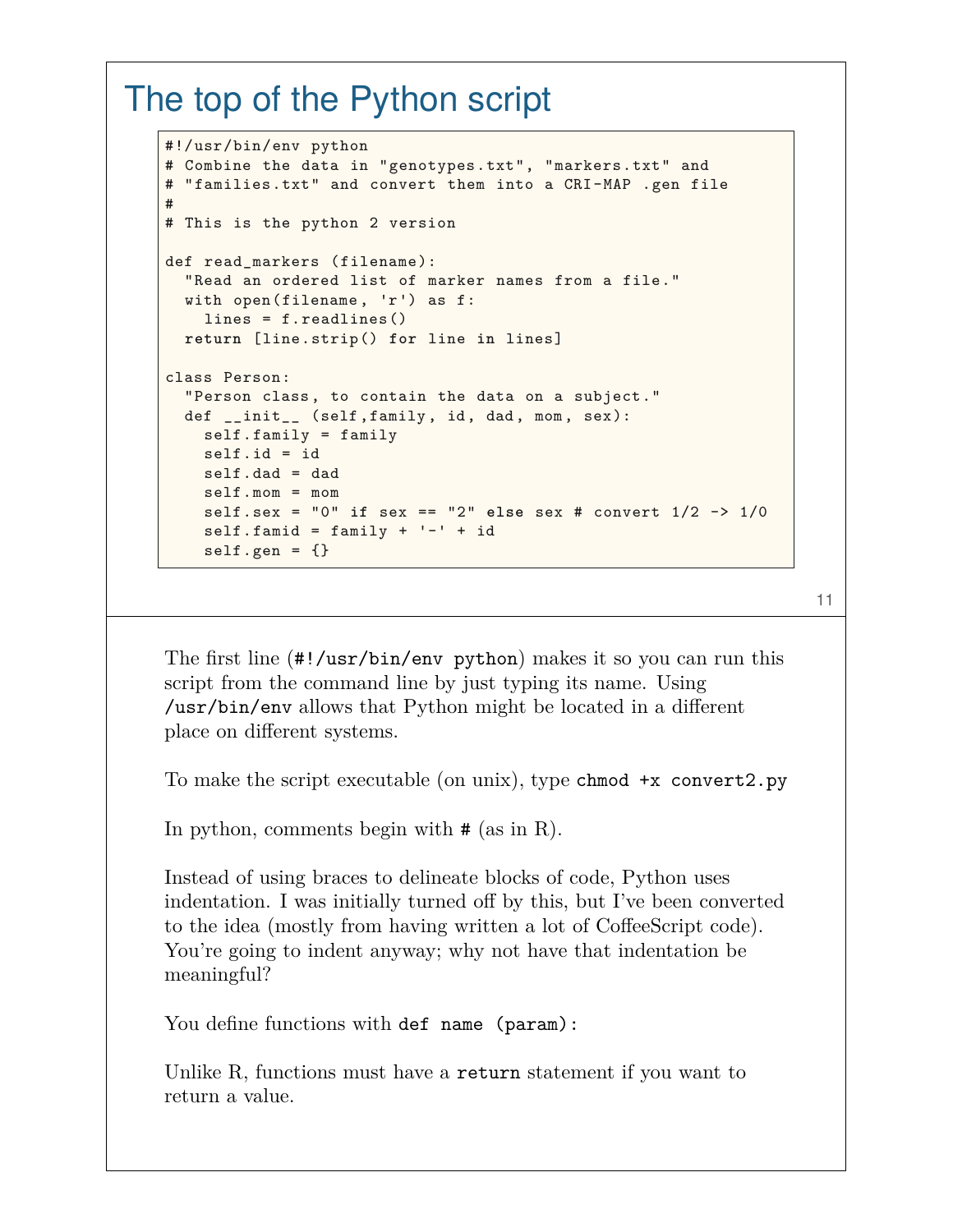### The bottom of the Python script

```
if __name__ == '__main__ ':
 # file names
 gfile = "genotypes.txt" # genotype data
 mfile = "markers.txt" # list of markers , in order
 ffile = "families.txt" # family information
 ofile = "data.gen" # output file
 # read the data
 markers = read markers(mfile)
 people = read_families(ffile)
 read_genotypes(gfile, people)
 # write the data
 write_genfile(ofile, people, markers)
```
The convert2.py script is just a bunch of function definitions (and one class).

This bit at the bottom is executed only if the script is run from the command line. It does all of the real work: read in the data and then write it back out as a .gen file.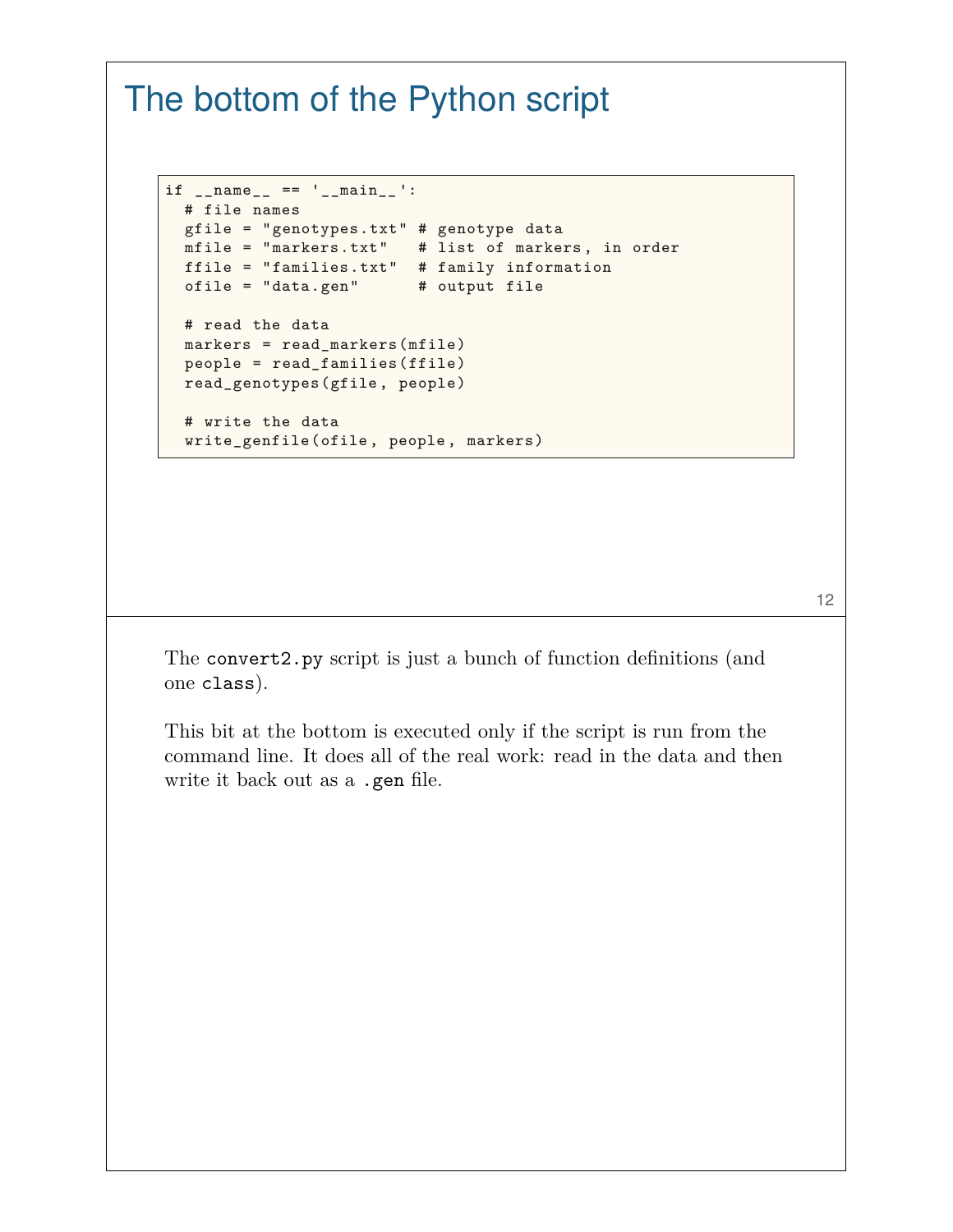# Write functions & modules not scripts

- $\triangleright$  Write a set of reusable functions
- ▶ Your code will be easier to read
- $\triangleright$  You may actually reuse the code, this way

With Python (and R), there's a tendency to write a long mess of a script. It's better to focus on writing a set of reusable functions.

With the given example script, you can use import convert2 to load the functions into python. This is similar to library() in R.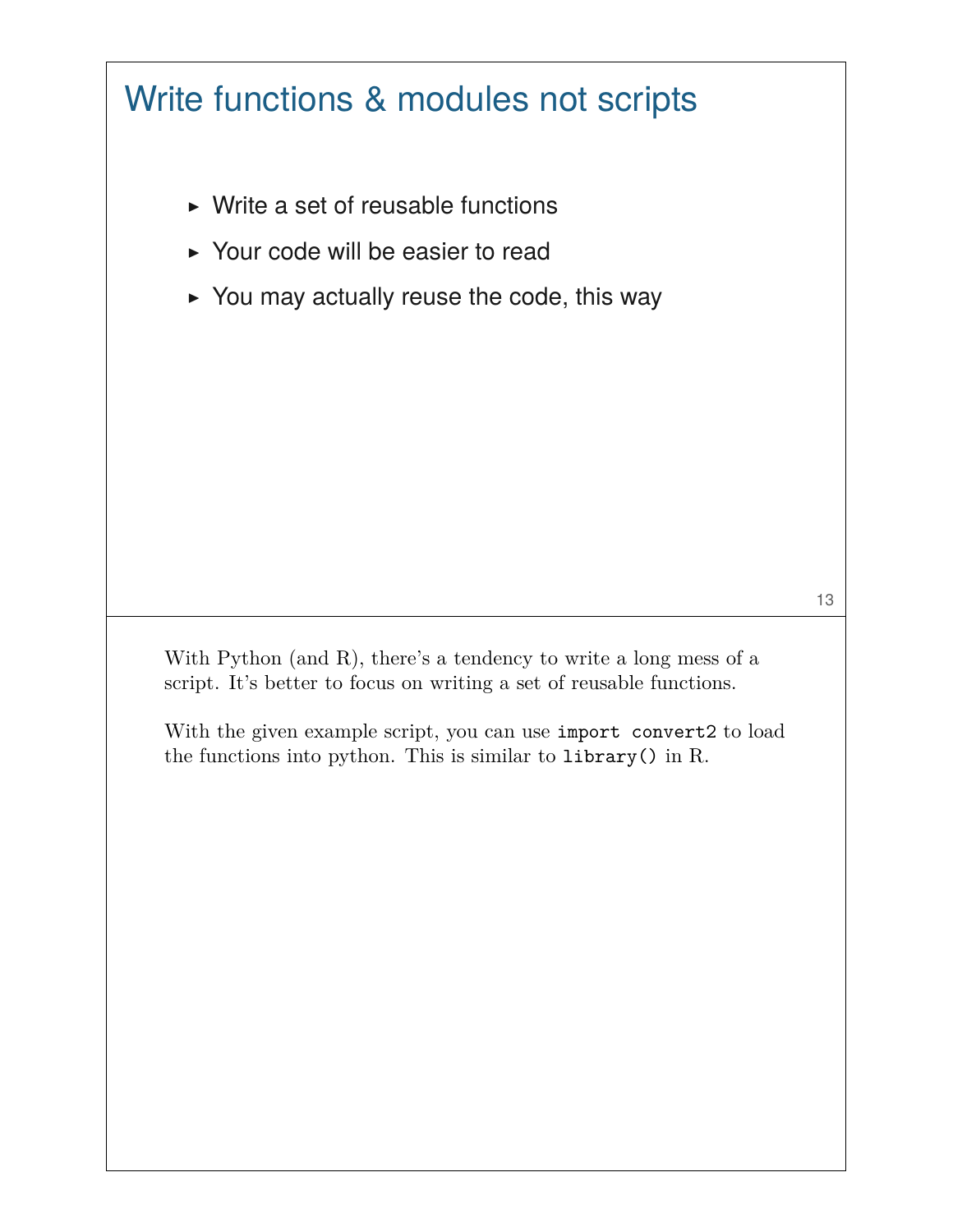### Try it out

```
$ convert2.py
$ diff data.gen data_save.gen
```

```
$ python # (or ipython)
>>> import convert2
>>> help(convert2)
>>> help(convert2.read_markers)
>>> markers = convert2.read_markers("markers.txt")
>>> markers[0]
>>> len(markers)
>>> markers[-1]
>>> markers[0:2]
>>> markers[0:-1]
>>> markers[5:]
>>> markers[:5]
>>> markers[0:7:2]
\Rightarrow >> quit() 14
```
If you type convert2.py from the command line, it will run the script and create the data.gen file, which you'll see (with diff) matches the target data\_save.gen file.

Or you can type python (or ipython) at the command line and then import the module and run some of the functions by hand. You'll need to refer to the functions with the names preceded by convert2., or you can use from convert2 import \* and then skip the convert2. part.

The read.markers function reads in the ordered list of markers as a vector. (In Python, they call it a list.) Vectors in Python are indexed starting at 0. You can use the len function (like length() in R) to get the length.

You can grab slices with :, but note that they don't include the last element in the range.

And negative values are from the end, with  $-1$  being the last value.

Also, you can use start:end:by. Remember that end is not included.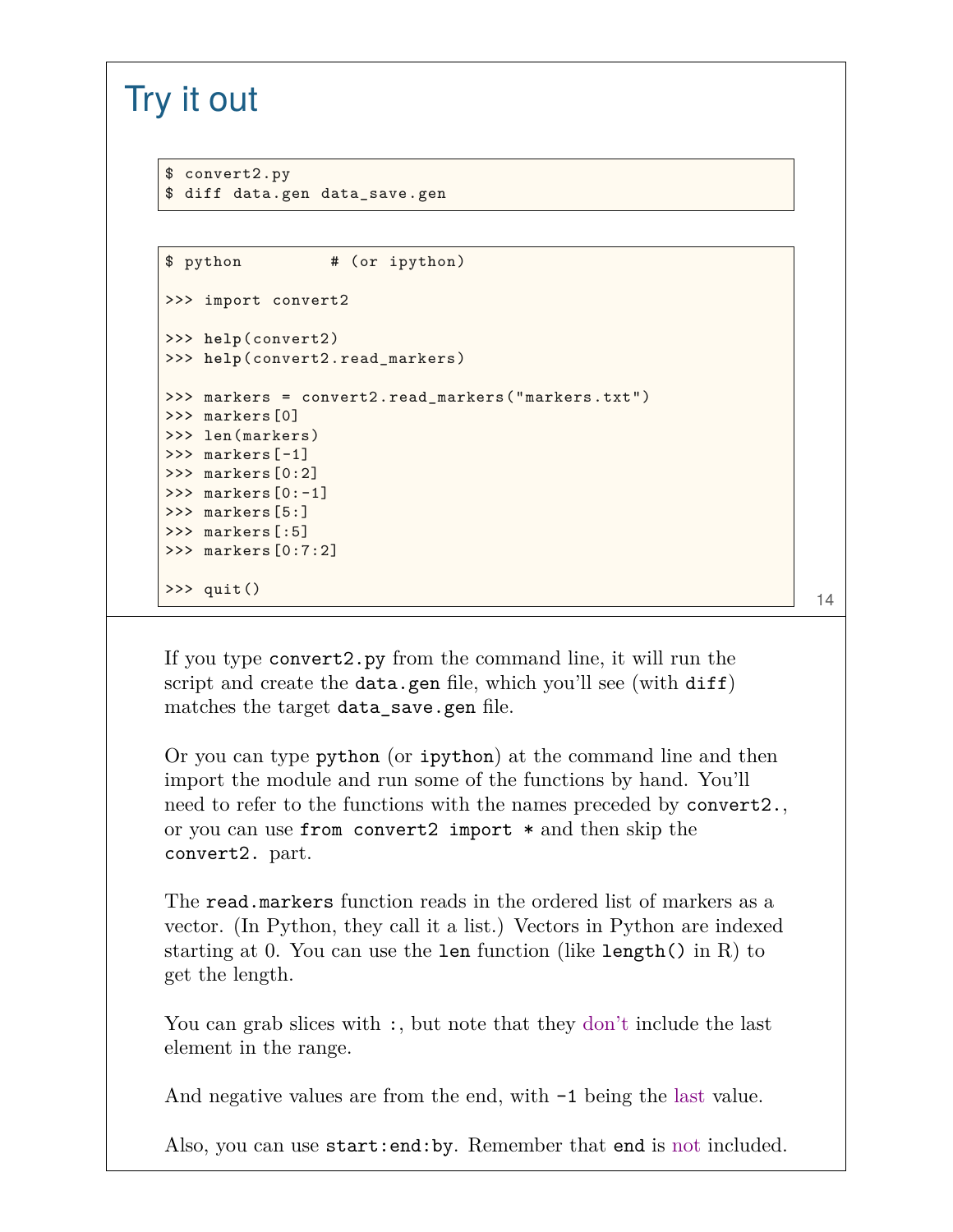### Read the marker names

def read\_markers (filename): "Read an ordered list of marker names from a file." with open(filename, 'r') as f: lines = f.readlines() **return** [line.strip() **for** line **in** lines]

15

This is the function to read the ordered list of markers. It takes a single argument: the name of the file.

The first line (between the double-quotes) is a description that will be shown if you import the module and type help(convert2.read markers). Strings in Python can be defined using single- or double-quotes, just like in R.

The with business looks a bit odd, but it ensures that the file will be closed if anything goes wrong. I could just as well have written lines=open(filename).readlines() (The 'r', for reading, is the default.) After that bit of code, lines contains a vector with one marker name per line.

The last line contains a "list comprehension." It's a sort of one-line for loop, which applies the strip() function to each element of the lines vector (removing any end-of-line character).

read markers and open are ordinary functions, much like those in R. readlines and strip are object-oriented "methods." Think of them as functions where the first argument precedes the function name.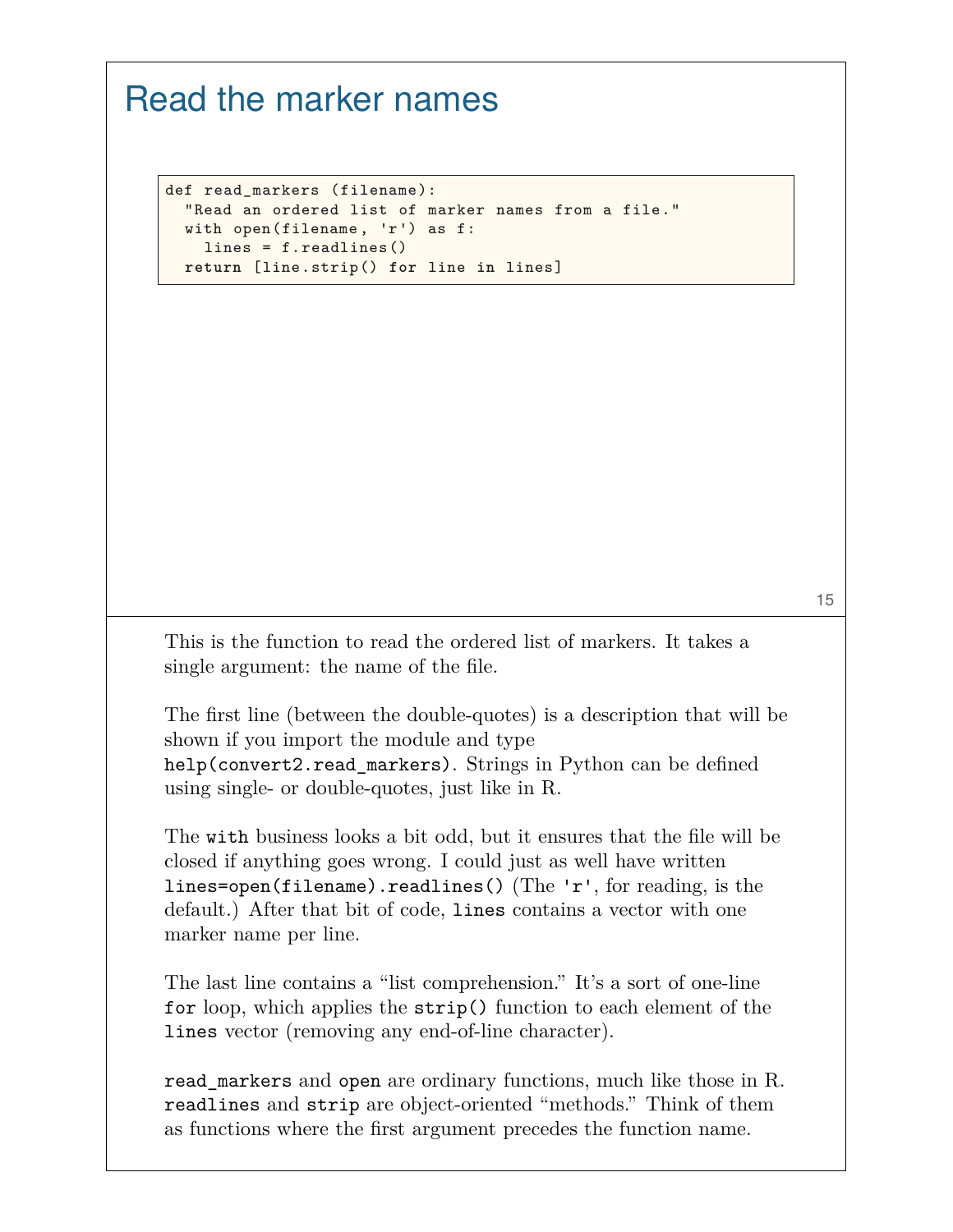#### class Person

```
class Person:
 "Person class, to contain the data on a subject."
 def __init__ (self, family, id, dad, mom, sex):
   self.family = family
   self.id = id
    self.dad = dad
   self.mom = mom
   self.sex = "0" if sex == "2" else sex # convert 1/2 -> 1/0
   self.famid = family + '- + id
   self.gen = {}
```
Example use:

ind = Person("1", "3", "1", "2", "2")

16

I first define a class to contain the data for a single subject. It contains a function \_\_init\_\_ for initializing an instance of the class (the data object for a single subject).

Within that function, self refers to the newly defined instance of the class, and self.family, etc., are the way to refer to the elements of the class object.

We create a new Person object by calling Person(family, id, dad, mom, sex)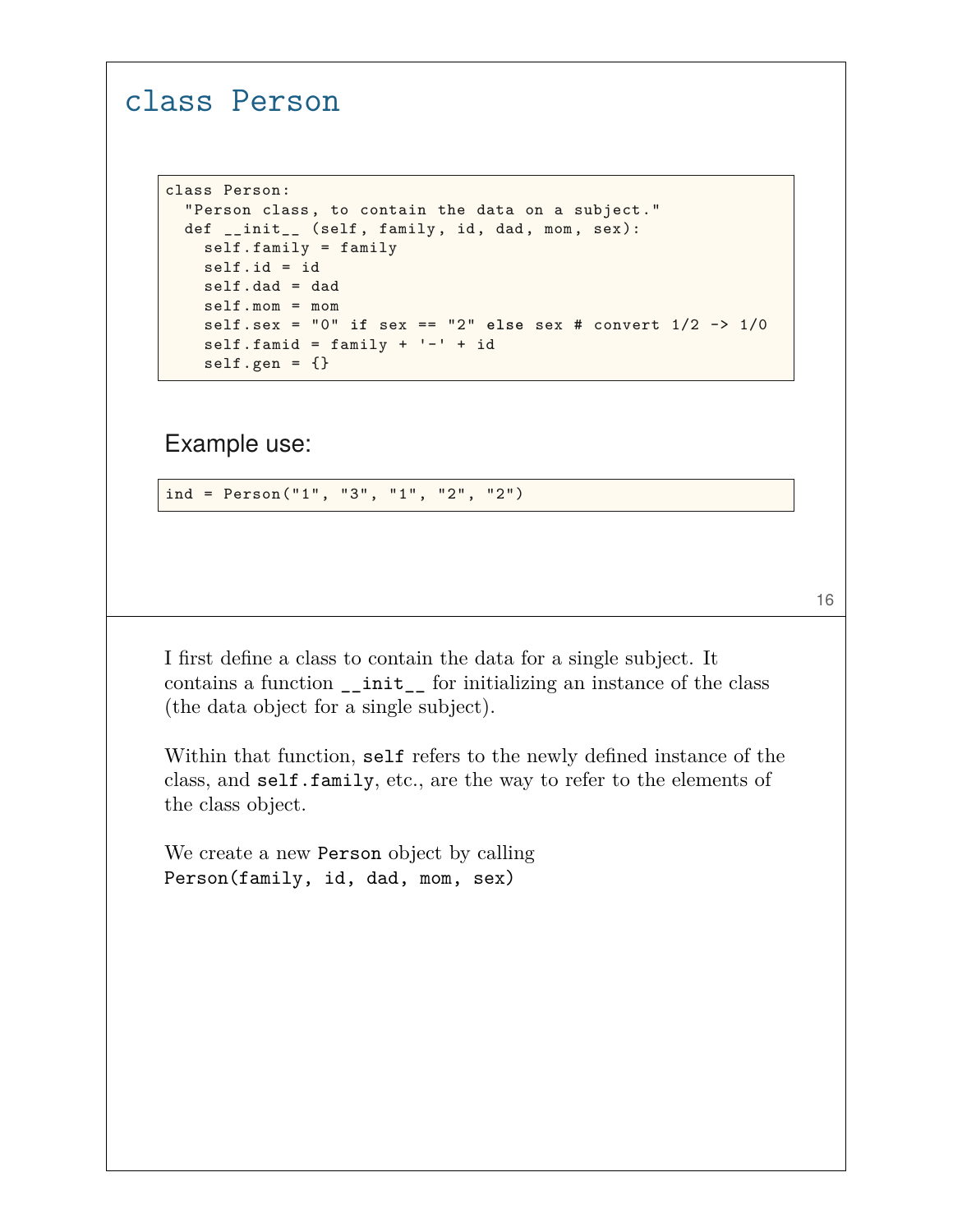#### read\_families

```
def read_families (filename):
 "Read family info and return a hash of people."
 with open(filename, 'r') as file:
   file.readline() # header row
   people = \{\}for line in file:
      vals = line.strip().split()
      person = Person(vals[0],vals[1],vals[2],vals[3],vals[4])
      people[person.famid] = person
 return people
```
This is the function to read the family information. I again use with open() as file: to open the file. If anything goes wrong, the file will be automatically "closed."

I use readline to read (but ignore) the header line.

people = {} initializes a "hash." This is like an unordered vector that is indexed by strings rather than numeric indices. (In Python, it's called a "dictionary.") I'm going to create a hash of Person objects, indicated by strings like "1-2" for individual 2 in family 1.

I use a for loop over lines in the file. For each line, I strip off any end-of-line character and then split it at the white space, into a vector.

I first call Person to define the person object, as then person.famid is defined, and I want to use that as the "hash key."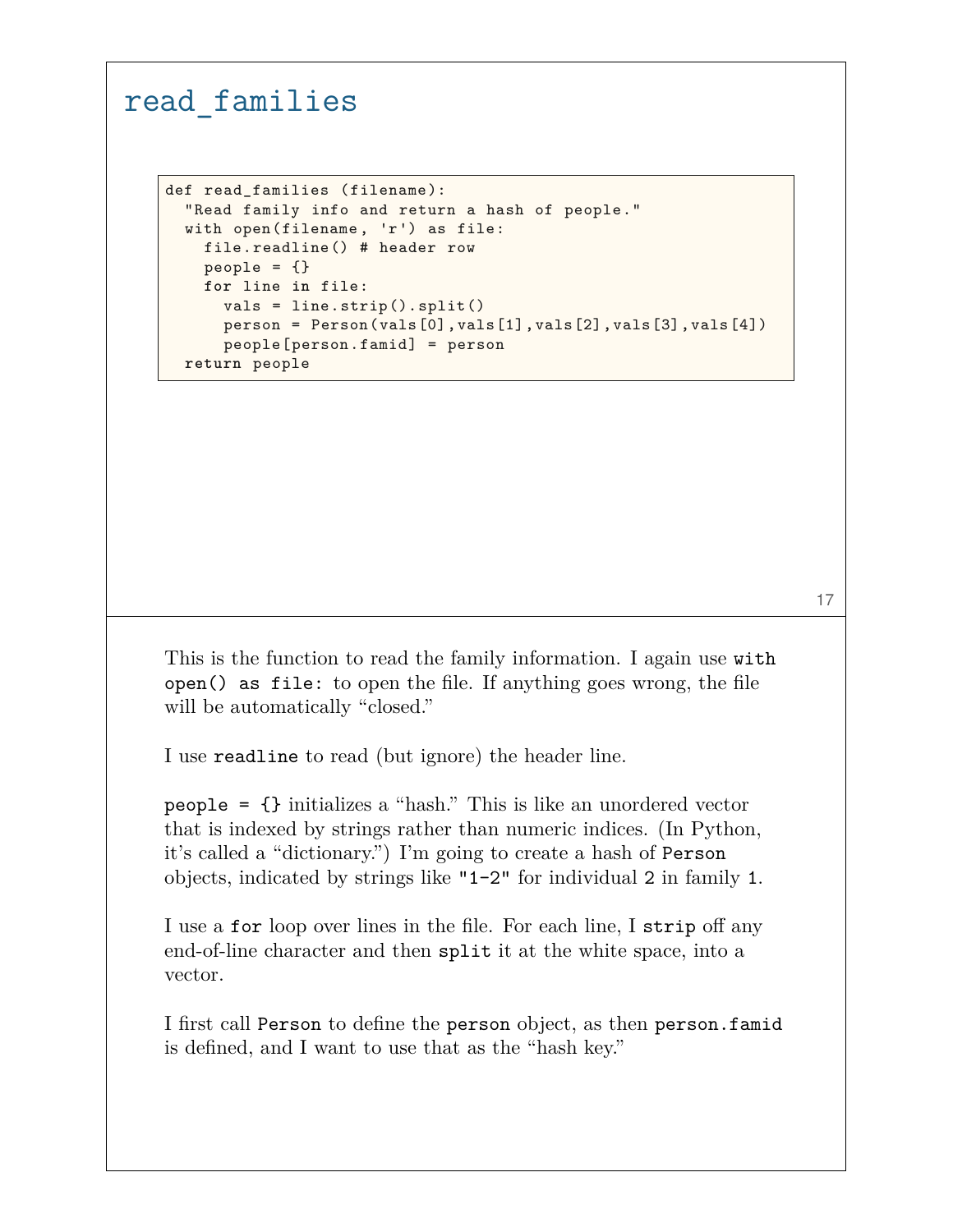#### read\_genotypes

```
def parse_genotype (string):
 "Clean up string -> genotype"
 string = string.replace(' ', '')
 string = "0/0" if string == "" else string
 return string.replace('/', ' ')
def read_genotypes (filename , people):
  "Read genotype data, fill in genotypes within people hash"
 with open(filename , 'r') as file:
   header = file.readline().strip().split()
   header = header[1:] # omit the first field, "Marker"
   for line in file:
     marker = line[:9].replace(' ', '')
      line = line[9:]for i in range(len(header)):
       person = header[i]
       start = i*7people[person].gen[marker] = \nparse_genotype(line[start:(start+7)])
```
The first function here cleans up a genotype string a bit. It strips off any white space, substitutes 0/0 in the case of a blank, and replaces the slash with a space. So a string like "78/125 " will be converted to "78 125". The replace function for strings is for doing text substitutions: it replaces every instance of its first argument with its second argument.

In the read\_genotypes function, I grab all but the first element of the header line, which match what I'm using as the keys for my people hash. I then go through the rest of the file, one line at a time: I grab the marker name (getting rid of any spaces) and then go through the rest of the line,  $7$  characters at a time. range $(n)$  returns the vector  $[0, 1, ..., n-1]$ .

If you look back at the Person class, you'll see that I'd initialized gen as a hash (with self.gen =  $\{\}$ ). I'm filling this in, indexed by marker names. The read\_genotypes function doesn't return anything, because it modifies the input person object (as a "side effect").

Note the backslash in the second-to-last line; this allows me to split a long line into two. If I left it off, Python would give an error.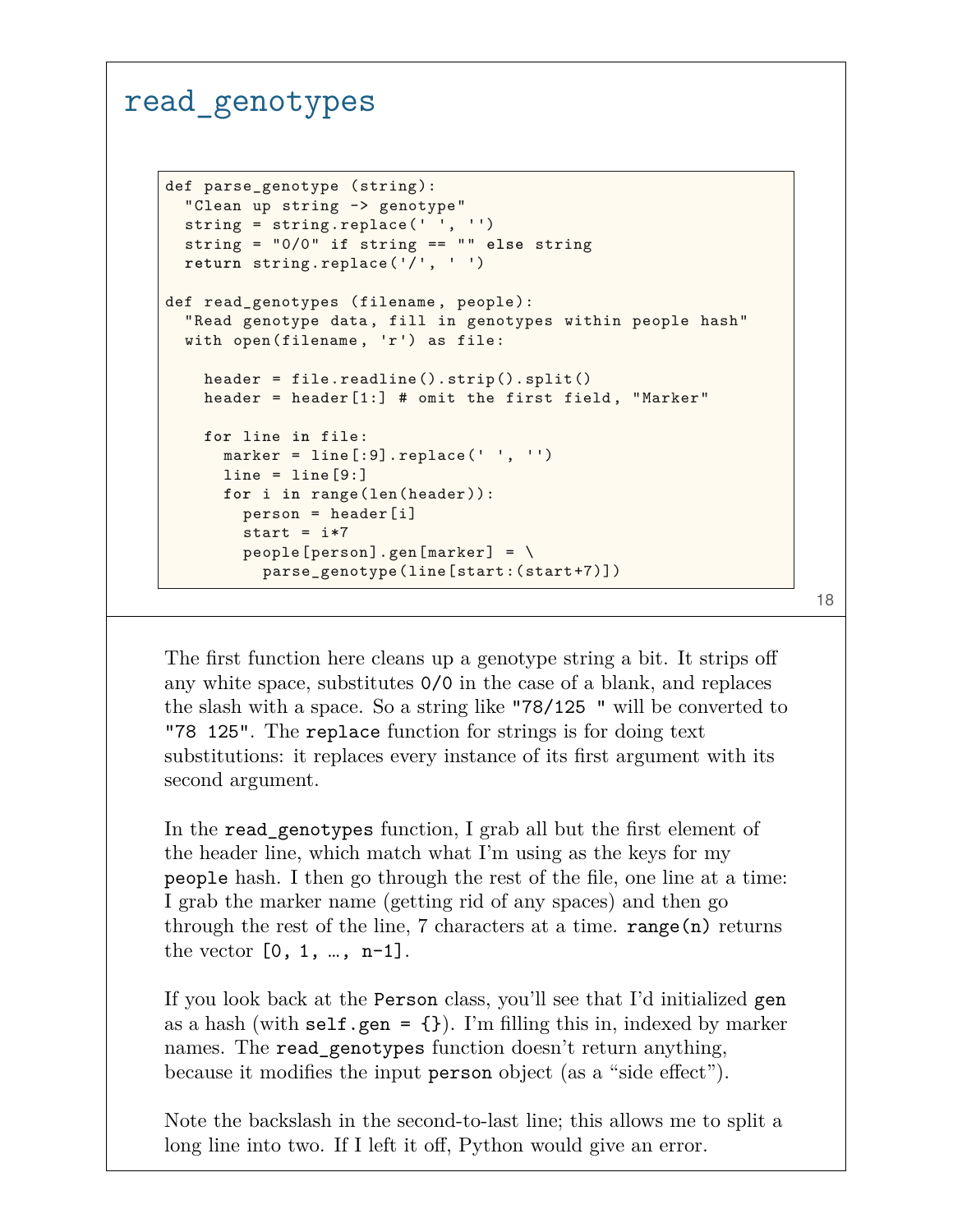## Some helper functions

```
def get_families (people):
 "Return a vector of distinct families"
 return set([people[key].family for key in people])
def get_family_members (people, family):
  "Return a vector of famids for subjects within a family."
 return [key for key in people \
          if people[key].family == family]
def writeln (file, line, end="\n"):
 "Write a single line to a file."
  file.write(str(line) + end)
```
Here are a few helper functions that I use in the last write\_genfile function.

get\_families returns a vector of distinct family IDs. I use a list comprehension again, which gives a vector with all of the family names. Then set turns this into a "set" of distinct values. It acts here sort of like unique() in R.

get\_family\_members returns a vector of the famid codes for the family members in a given family. I'm using a list comprehension again, but with an additional if qualification.

writeln is just a little wrapper for the write function, to write a string to a file. Note that in this function, the end argument has a default value, much like in R functions.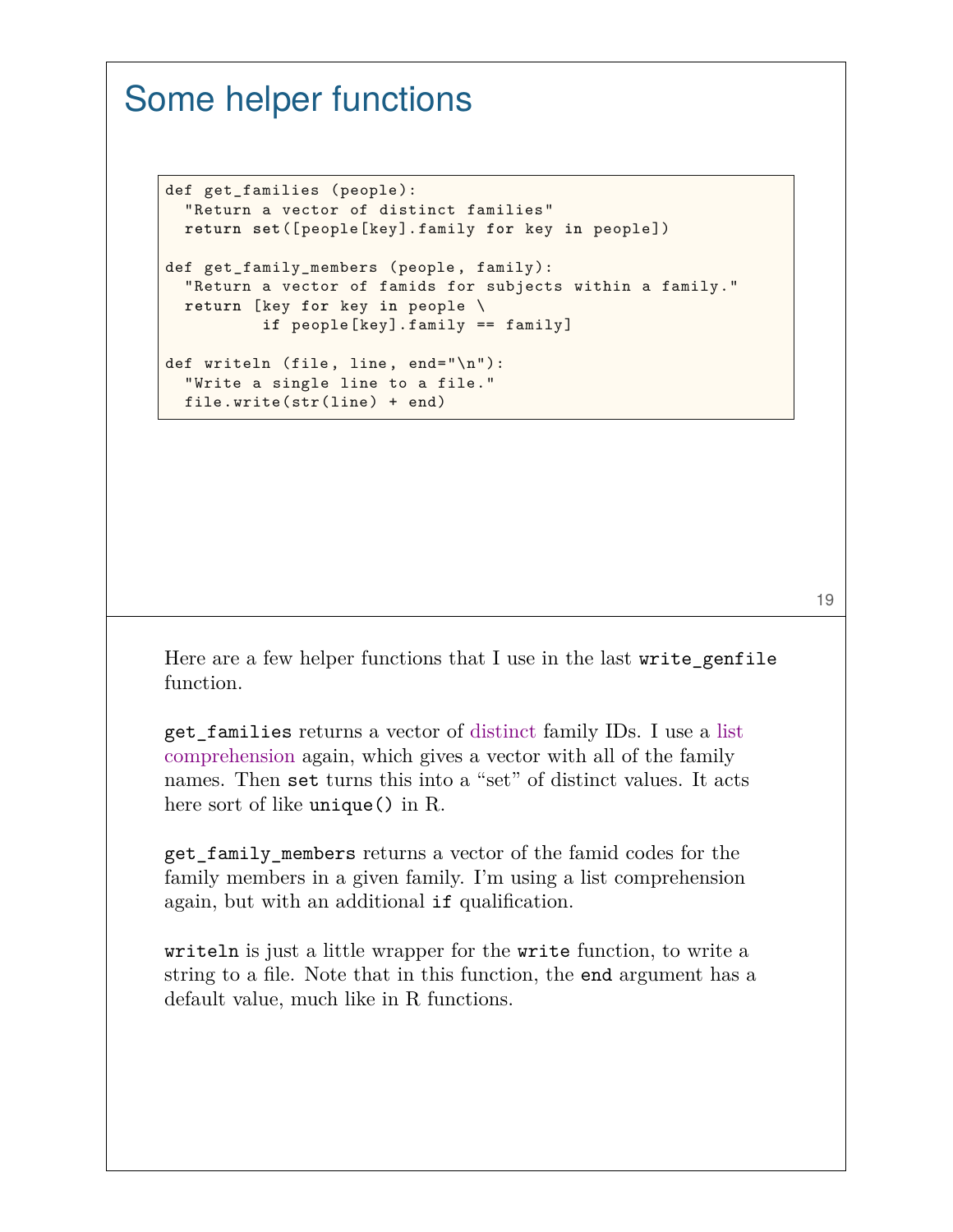#### write\_genfile

```
def write_genfile (filename , people, markers):
  "Write genotype data to a file, in CRI-MAP format."
 with open(filename, 'w') as file:
    families = sorted(get_families(people))
   writeln(file, len(families))
    writeln(file, len(markers))
   for marker in markers:
      writeln(file, marker)
   for family in families:
      writeln(file, family)
      members = sorted(get_family_members(people, family), \
                       key=lambda famid: int(people[famid].id))
      writeln(file, len(members))
      for famid in members:
        person = people[famid]
        writeln(file, "%s %s %s %s" % (person.id, \
                      person.mom, person.dad, person.sex))
        for marker in markers:
         writeln(file, person.gen[marker], " ")
        writeln(file, "")
```
This is the function to write the CRI-MAP file. There are two interesting bits here.

First, sorted() returns a sorted version of a vector. I use it twice, the second time with key=lambda famid: int(people[famid].id) which is an anonymous function for sorting Person objects by their individual IDs (numerically).

The second interesting bit is "%s %s %s %s" % (person.id, person.mom, person.dad, person.sex) which is like sprintf, in that I'm formatting a bunch of stuff as a string.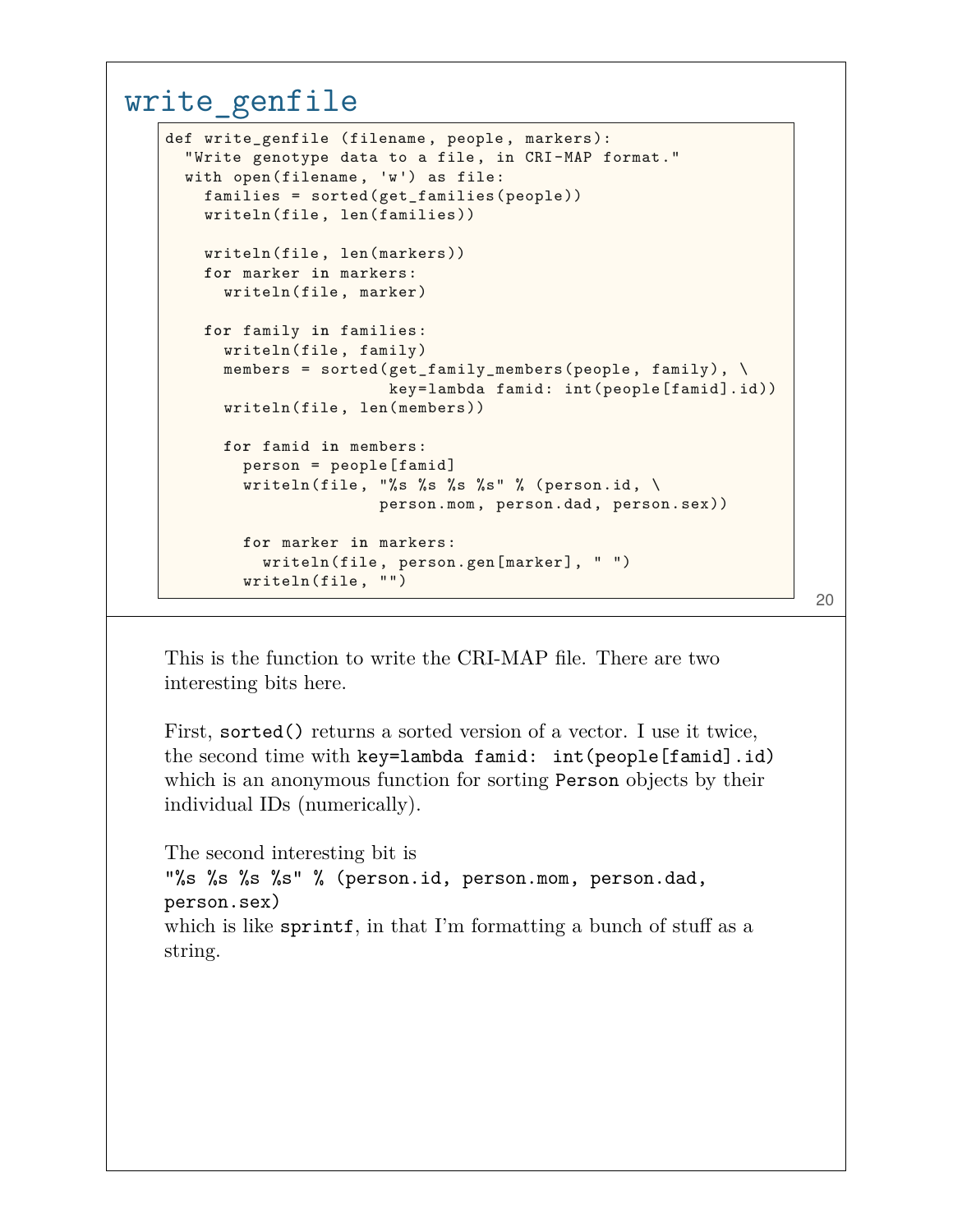### The bottom of the Python script

```
if __name__ == '__main__ ':
 # file names
 gfile = "genotypes.txt" # genotype data
 mfile = "markers.txt" # list of markers , in order
 ffile = "families.txt" # family information
 ofile = "data.gen" # output file
 # read the data
 markers = read markers(mfile)
 people = read_families(ffile)
 read_genotypes(gfile, people)
 # write the data
 write_genfile(ofile, people, markers)
```
We made it through the whole file; here's the bit at the bottom again. This bit is run only if you're executing the script from the command line.

I define the file names, read in the data, and then write it back out in a different form.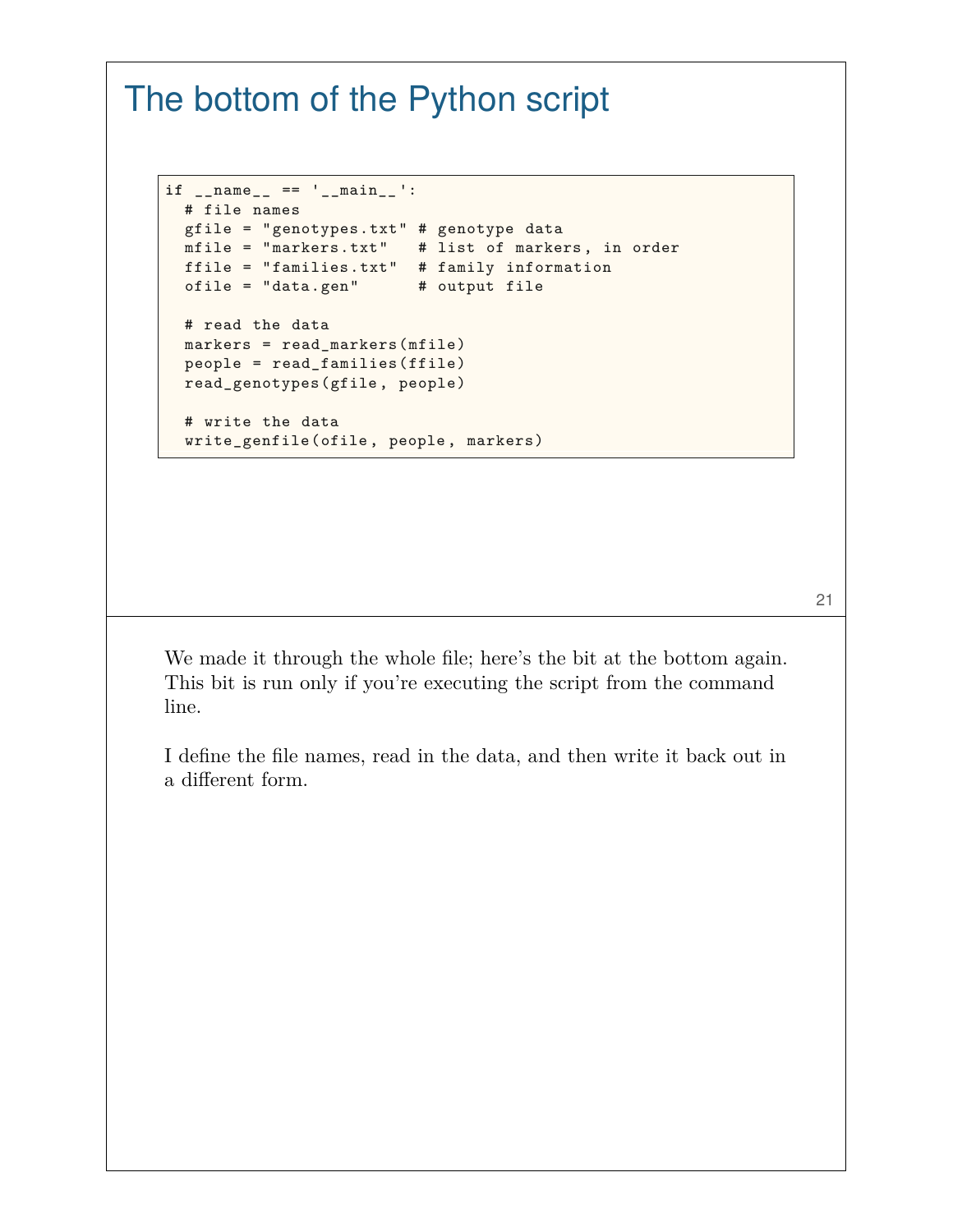### Basic types ▶ float  $x = 0.3$  $\triangleright$  int  $m = 5$  $\triangleright$  string  $s = "blab"$ ▶ bool  $x = True$ y = False ▶ None x = None ▶ complex  $x = 5 + 0j$

These are the basic types. Python 2 also distinguishes between int and long, while Python 3 has just int.

22

None is a null object; you can use it as NA.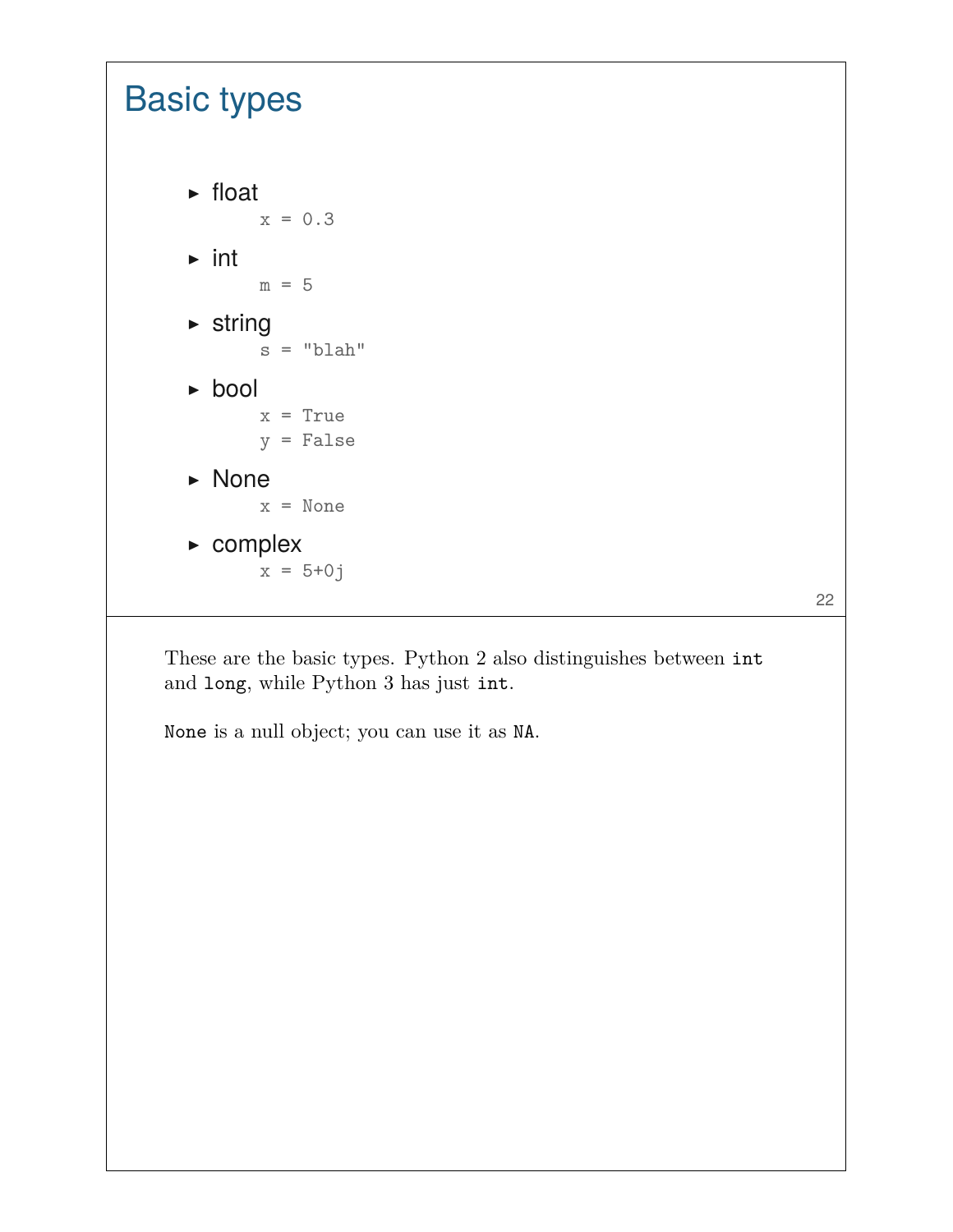### Converting between types, and such

```
n = 5type(n)
s = str(n)x = float(n)"%s %s %s" % (n, s, x)
"%d %d %d" % (n, int(s), x)
"%.2f %.2f %.2f" % (n, float(s), x)
dir(s)
dir(x)s = "blab"len(s)s[2:]
s[:-1]
for ch in s:
  print ch
```
It's important to be able to convert between types, particularly for converting between strings and floats.

The % operator is particularly handy for formatted output, or just to convert things into strings. With %s, numbers will be converted to strings, but with %d and %f, strings will not automatically be converted to numbers – you'll get an error.

The type function returns the type of an object. The dir function returns a list of the methods

You can use len on strings, and you can subset them like a vector (aka list), and you can even loop over the characters in a string.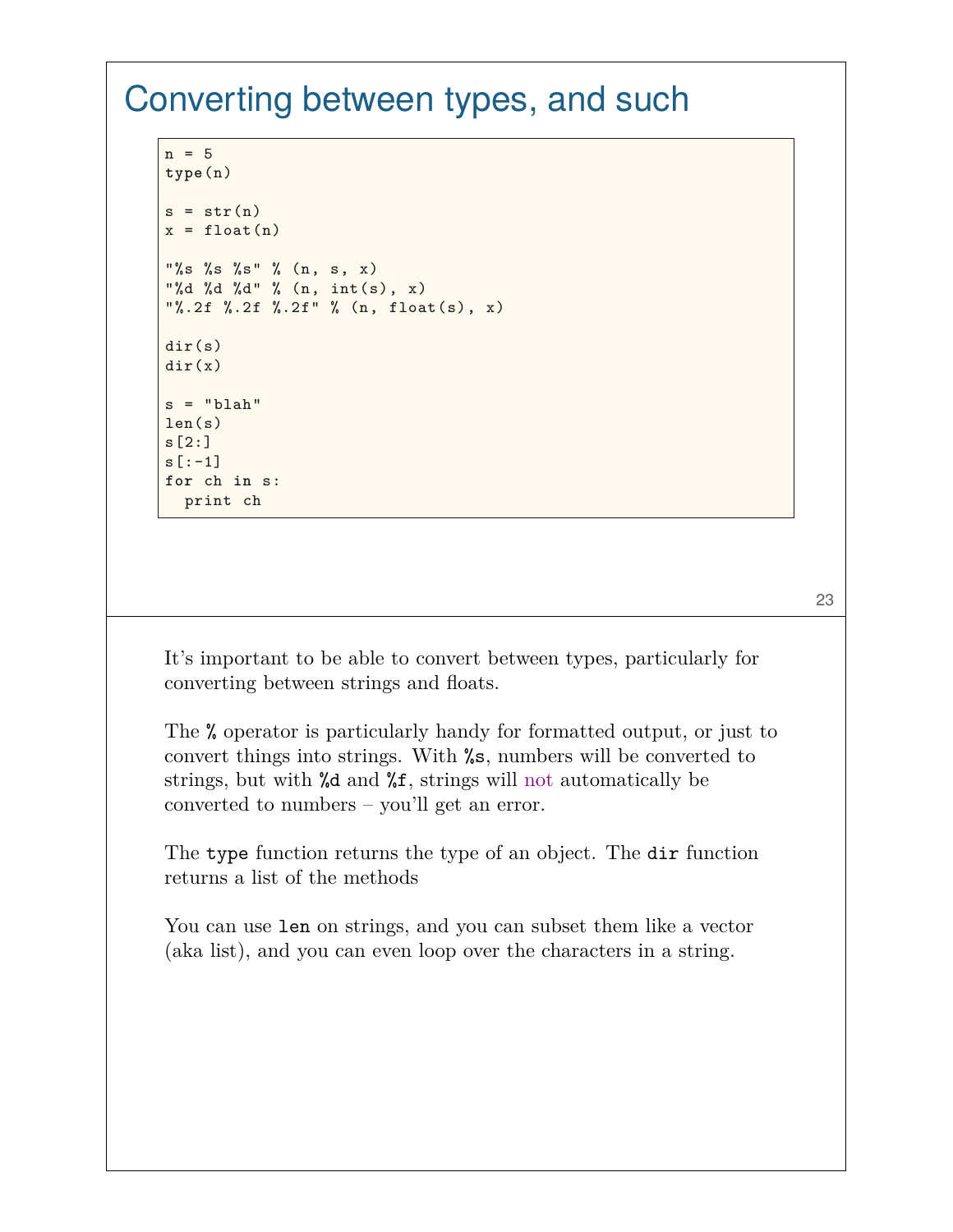## Multi-element types

```
▶ list
        x = [1, 2, 3, None, "blah"]y = [ [ 1, 2 ], [ 3, 4, 5 ], 6 ]
\triangleright dictionary
        h = \{ 'x': 3, 'y': 5, 'name': "Karl" \}\blacktriangleright tuple
        x = (1, [2,3])\triangleright set
        S = set([5, 3, 5, 1, 2, 1])
```
Lists are like lists in R: they're ordered vectors whose elements can be basically anything.

Dictionaries are what I call hashes: an un-ordered list indexed by strings (called "keys").

Tuples are like lists, but the contents can't be changed. They're useful as return values from a function.

Sets are lists with only unique values.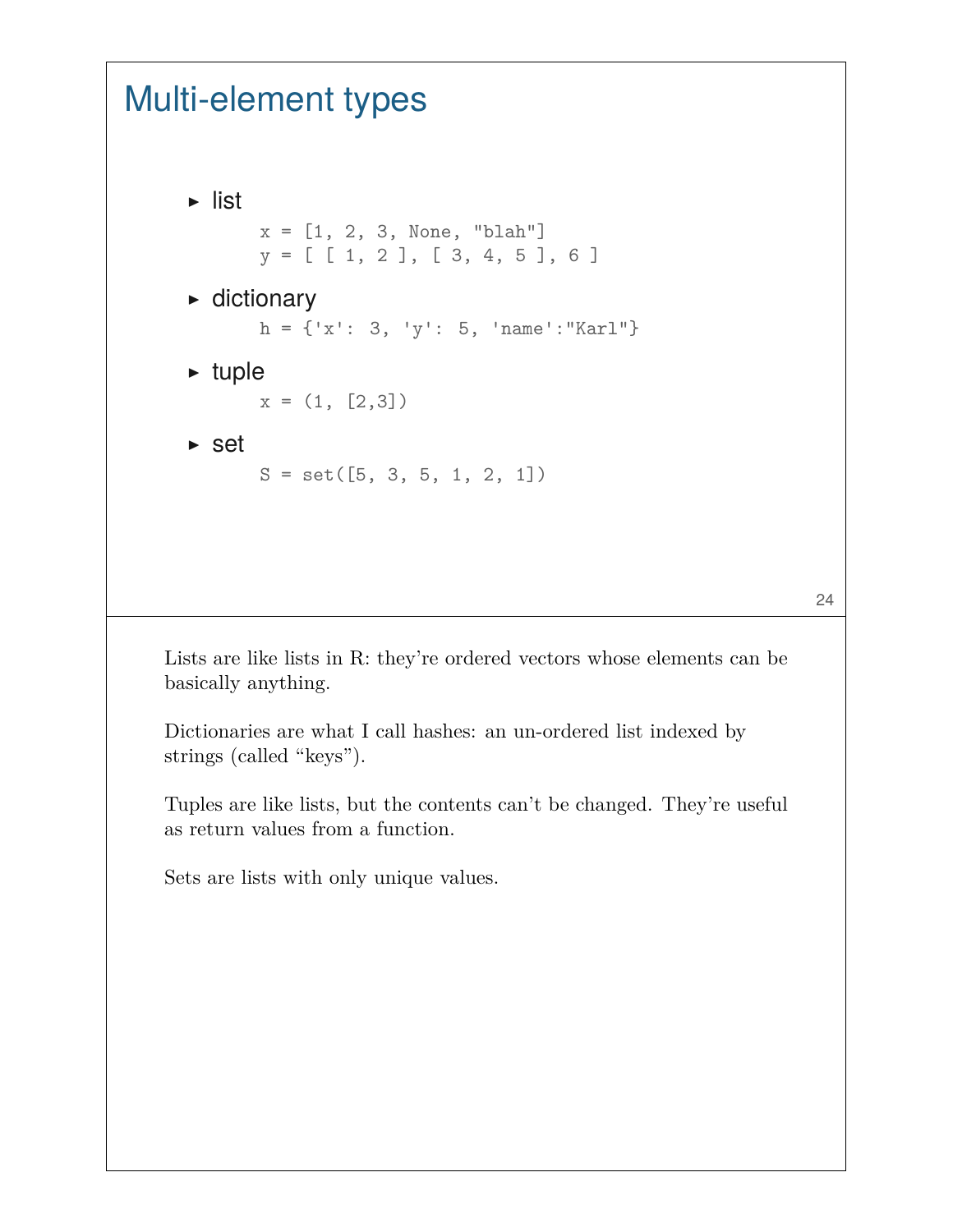matrices as lists of lists

 $x = [ [1, 2, 3, 4], [5, 6, 7, 8], [9, 10, 11, 12] ]$ 

x[1][3]

25

The simplest way to handle a matrix is as a list of lists. They'd typically be stored by rows, as you'd then index the thing as mat[row][col].

Also see numpy (numpy.org), for formal matrices and matrix methods.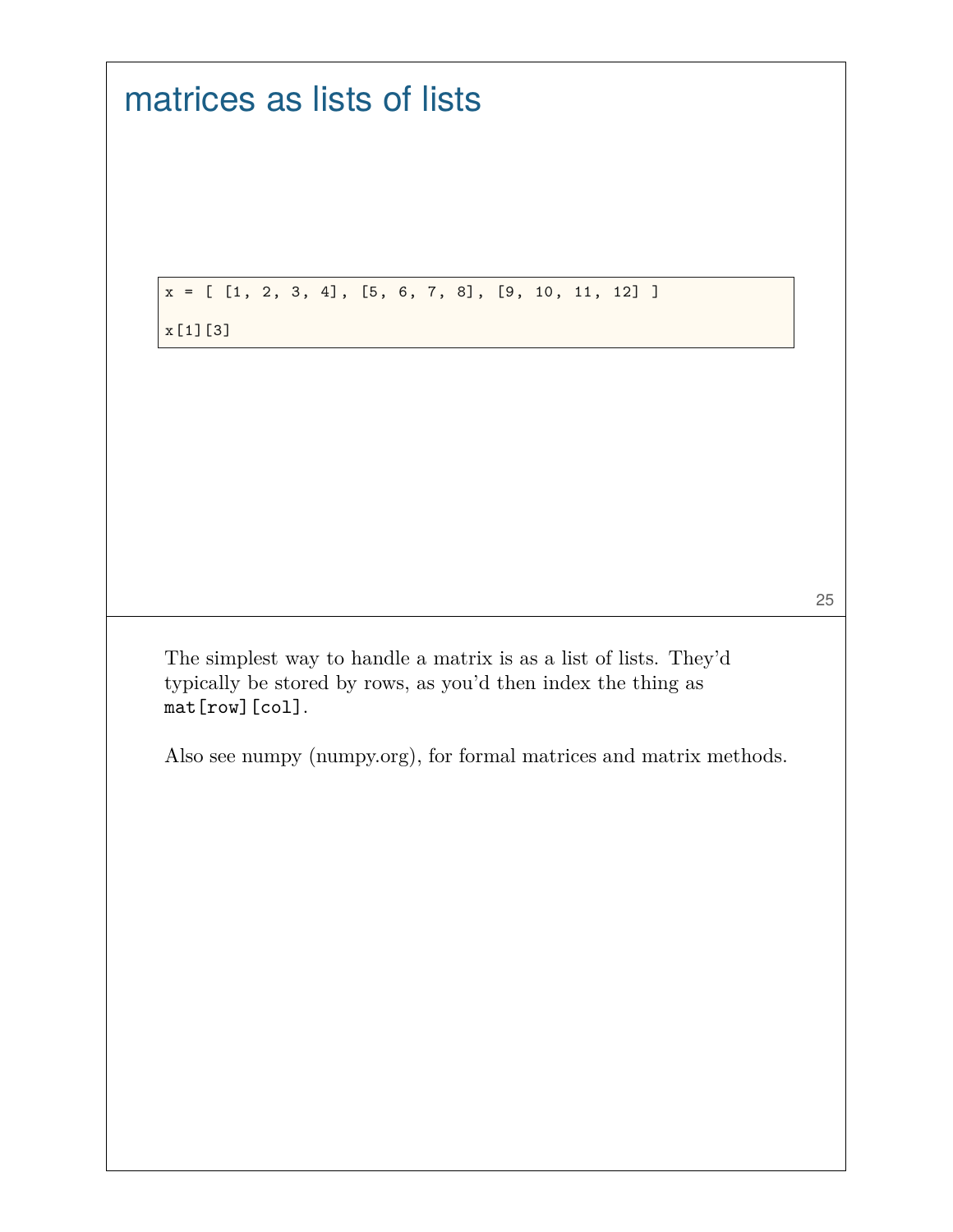### for loops

```
vec = range(4)for x in vec:
  print (x+1)**2import math
for i in xrange(len(vec)):
  print math.log( vec[i] + 1 )
h = \{x':3, y':4, 'z':2\}for k in h:
 print k, h[k]
for k in sorted(h.keys()):
 print k, h[k]
for k,v in h.iteritems():
  print k, v
for v in h.itervalues():
  print v
```
26

for loops over lists successively take each possible value in the list. If you want the indices, you need to create a vector of indices with range. Or use xrange, which is avoids actually creating the vector, but rather creates the elements when they're needed.

xrange is in Python2 only; in Python 3, just use range. The Python3 range is really the Python2 xrange. So actually in Python3, the first line needs to be vec =  $list(range(4))$ .

for loops over dictionaries (aka hashes) successively take each possible key. You can use iteriterms() to iterate over key-value pairs or itervalues() to iterate over just the values. Like xrange, these generate the vector of iteracted values as needed rather than in advance. There's also a iterkeys() method, which is what is used as the default for for loops with dictionaries.

Note that these loops with dictionaries will be in arbitrary order. If you want a particular order, you first need to create a sorted vector of keys.

In Python3, use .items() and .values() in place of .iteritems() and .itervalues(), respectively.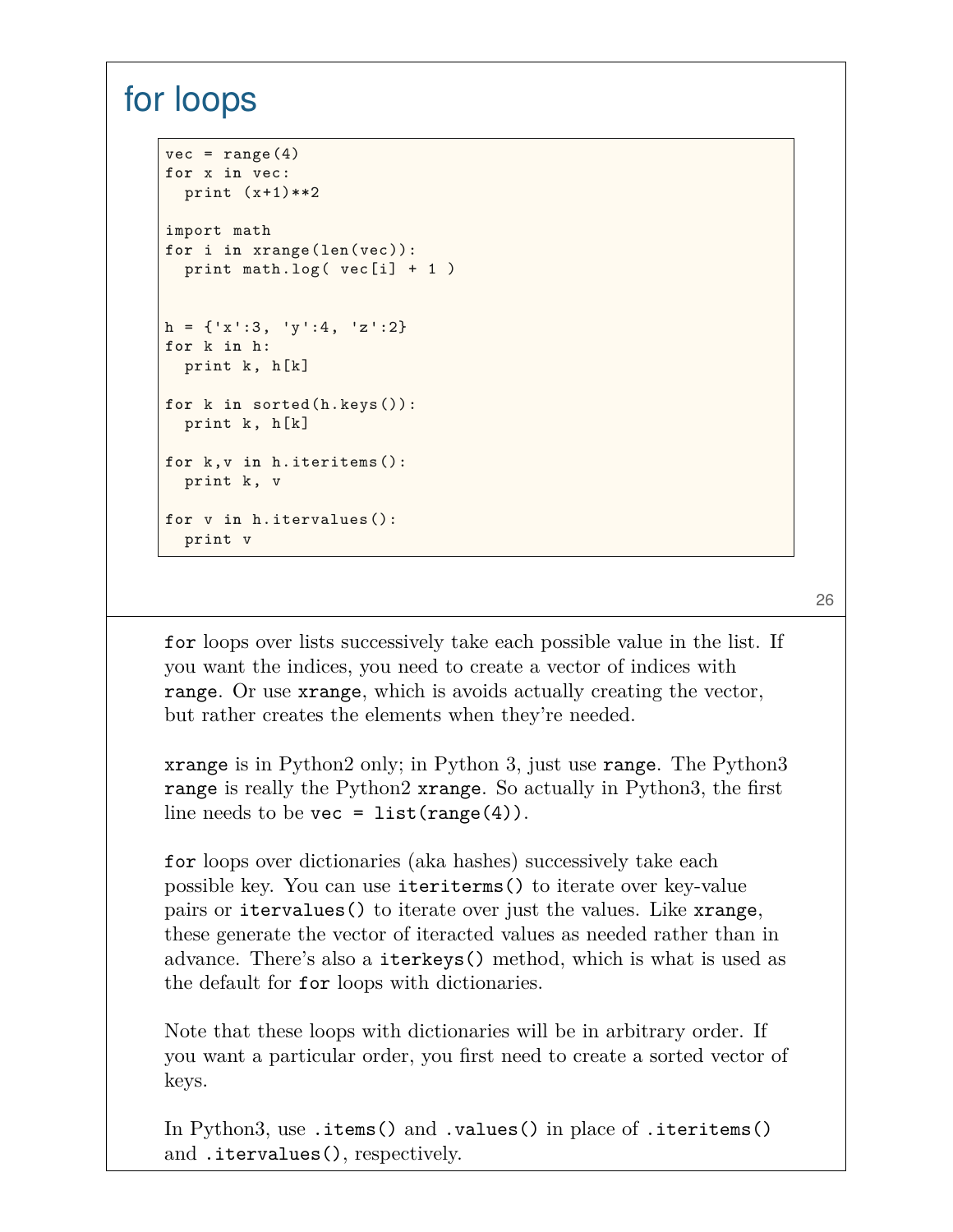### list comprehensions

```
vec = range(10)[v**2 for v in vec if v > 5]
h = {'x':3, 'y':4, 'zz':2}
[h[k]**2 for k in h]
[h[k]**2 for k in h if len(k) == 1][[k, v**3] for k,v in h.iteritems()]
dict( [[k, v**3] for k,v in h.iteritems()] )
x = [k+1 \text{ for } k \text{ in } range(6)]y = [True, False, True, False, False, False]
```
[x[i] **for** i **in** range(len(x)) **if** y[i]]

List comprehensions are really useful for transformations or subsetting.

The dict function will convert a list of key-value pairs into a dictionary.

You can get by without them. But they can provide compact but readable code.

Note, again, that in Python3 you should use .items() in place of .iteritems().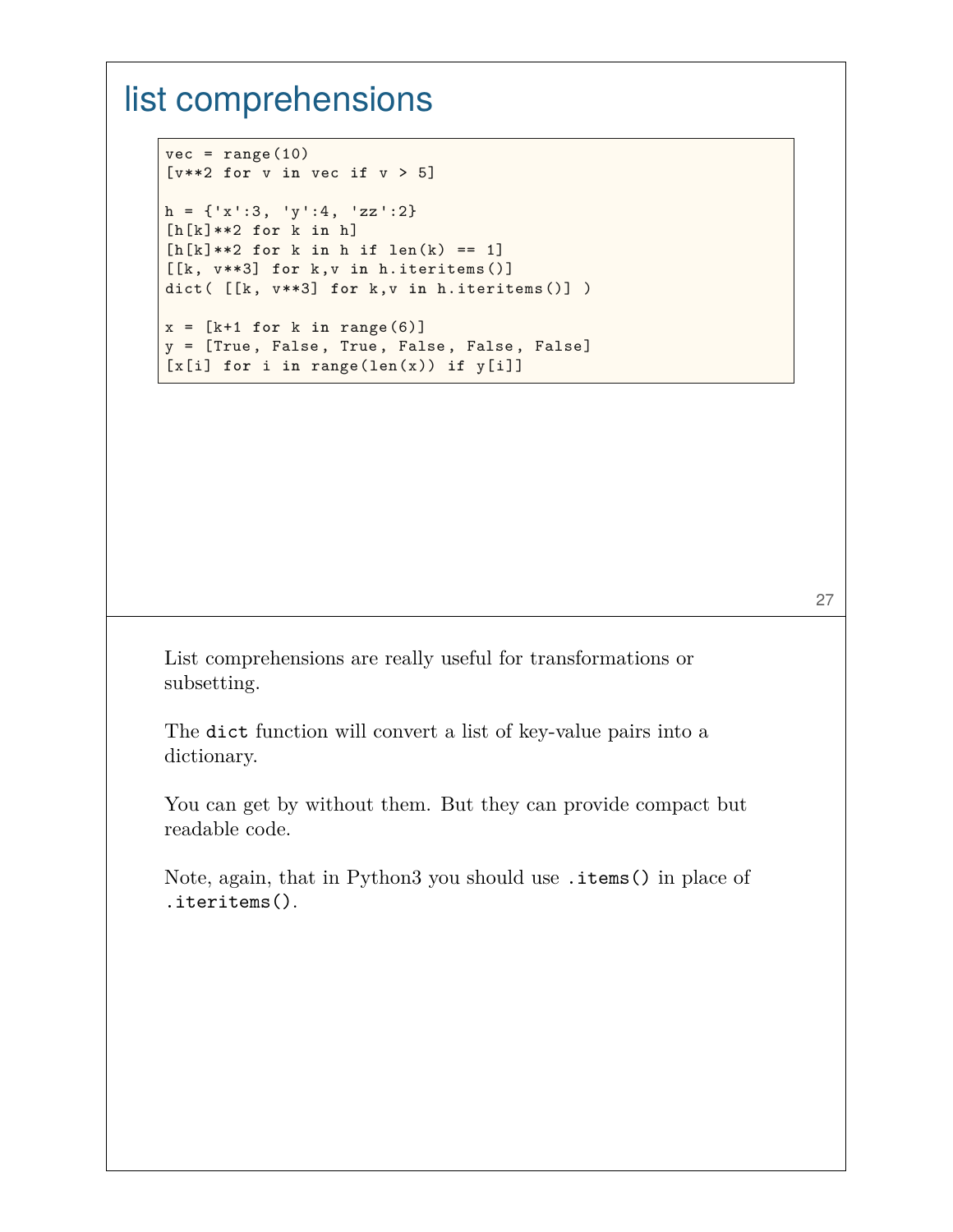### More with strings

```
x = "bread and jam"y = x.split("")z = " " .join(y)dir(x)
help(x.index)
x.endswith("jam")
x.startswith("bre")
x.count("a")
x.find("and")
x.find("jelly")
x.index("and")
x.index("jelly")
x.replace("jam", "jelly")
x.capitalize()
x.title()
x.upper()
x.upper().lower()
```
28

Python has also sorts of methods for doing things with strings.

Use dir to get a list, eg dir(str),  $dir("")$ , or  $dir(x)$  where x is a string.

Use help to get a description of one of the methods, eg help(str.find), help("".find), or help(x.find).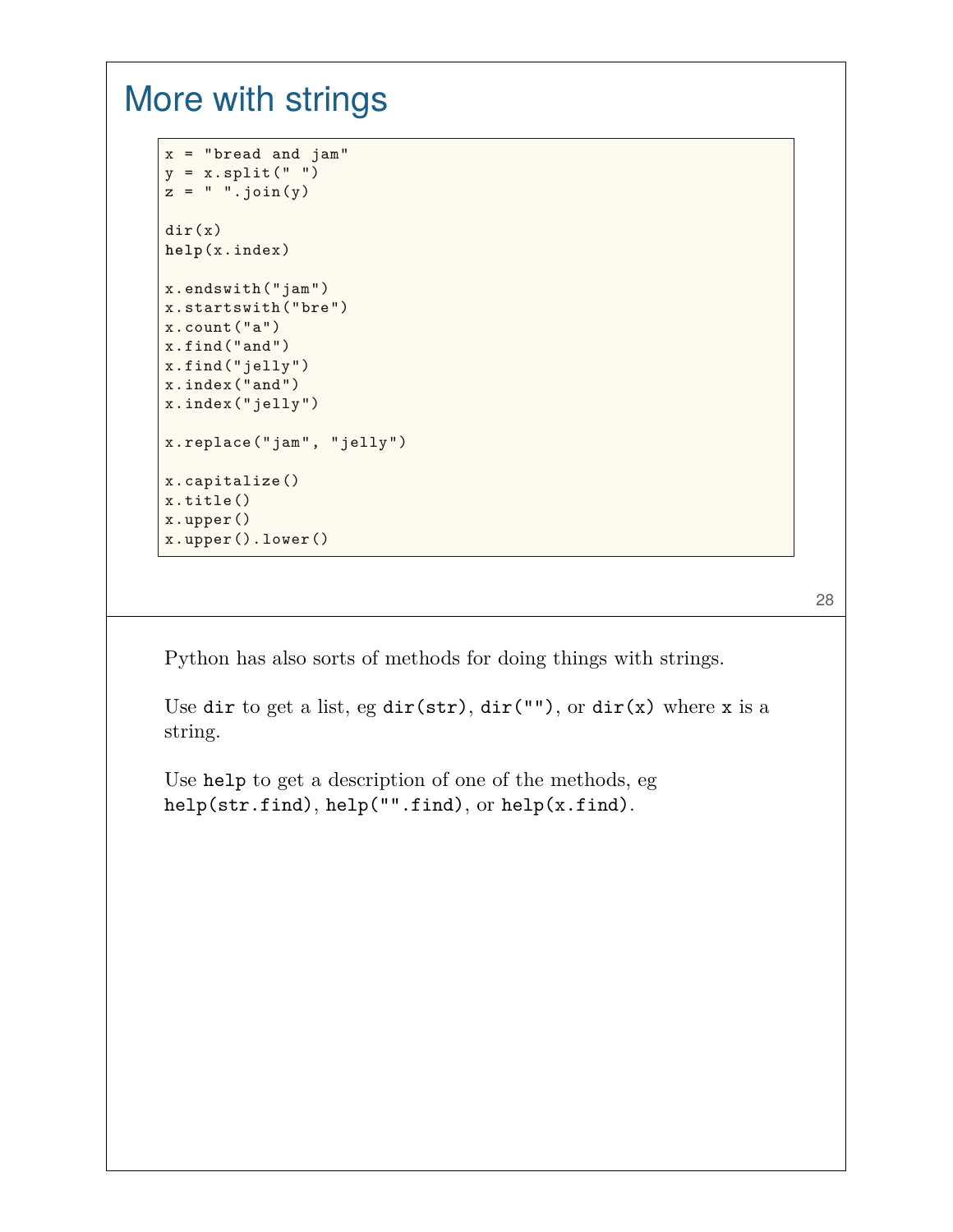# Regular expressions

import re

```
x = "Bread and Jam"re.findall(r'[A-Z]', x)re.split(r'[A-Z]', x)re.sub(r'[A-Z]', '', x)
ph = "555-12-3456"
re.findall(r'-', ph)re.findall(r'\ddot{d}+', ph)re.split(r'\D', ph)
```
 $re.sub(r'\D', '', ph)$ 

A big reason to use scripting languages is for regular expression facilities. But I find regular expressions cumbersome in Python relative to Perl or Ruby.

There is some messiness about backslashes, so it's best with regular expressions to use "raw strings" by preceding the string with an r, as so: r'blah'.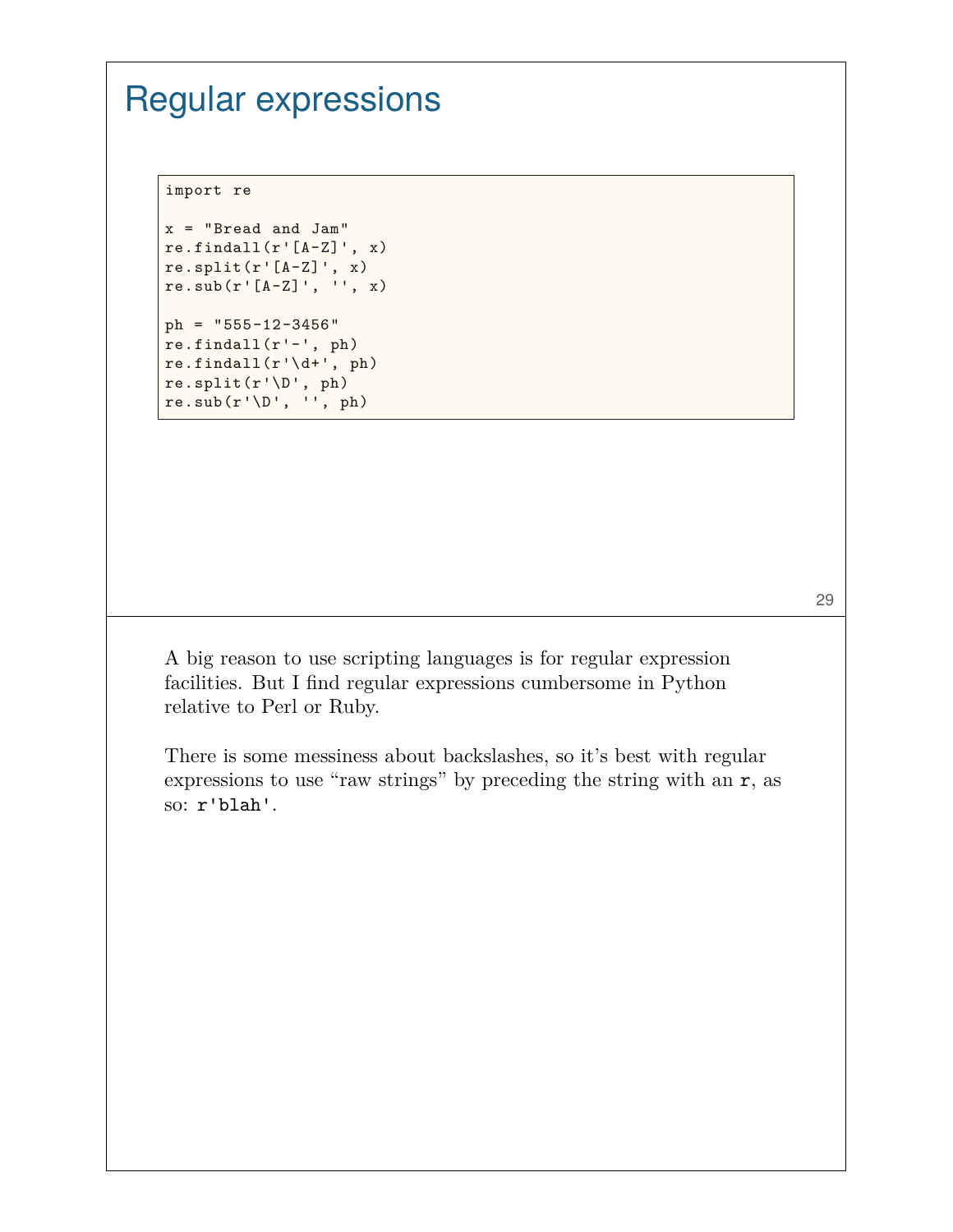### Unit tests: Nose

```
# This is nosetest_convert2.py
#
# At command line, type "nosetests nosetest_convert2.py"
from nose.tools import assert_equal
from convert2 import *
def test_parse_genotype():
 assert_equal(parse_genotype(" "), "0 0")
 assert_equal(parse_genotype("100/98 "), "100 98")
 assert_equal(parse_genotype("90/96 "), "90 96")
 assert_equal(parse_genotype("90/ 96 "), "90 96")
 assert_equal(parse_genotype(" 3 / 8 "), "3 8")
```
Unit tests are important for ensuring the correctness of Python code, as with any other programming effort.

Nose is simple tool for making Python unit tests. The above example is a minimal use of the tool.

At the command line, with tests in the file nosetest\_convert2.py, you'd type nosetests nosetest\_convert2.py

The nose.tools module contains a bunch of assertion functions. Here, I'm just using assert\_equal.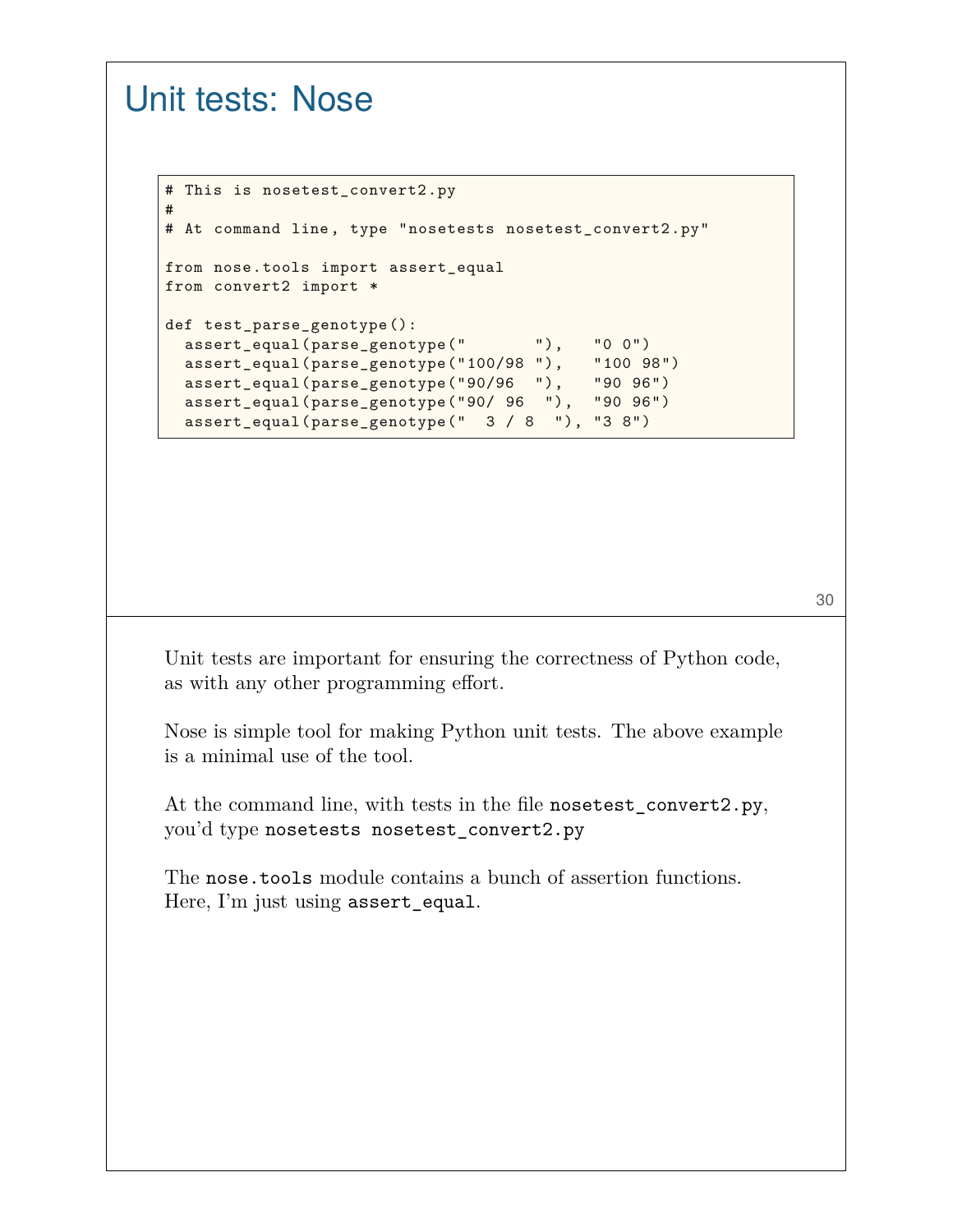### Unit tests: unittest

```
#!/usr/bin/env python
# Test one of the functions in convert2.py
#
# on the command line, type "test_convert2.py"
import unittest
from convert2 import *
class check_parse_genotype(unittest.TestCase):
 def test_parse_genotype(self):
   self.assertEqual(parse_genotype(" "), "0 0")
    self.assertEqual(parse_genotype("100/98 "), "100 98")
    self.assertEqual(parse_genotype("90/96 "), "90 96")
   self.assertEqual(parse_genotype("90/ 96 "), "90 96")
   self.assertEqual(parse_genotype(" 3 / 8 "), "3 8")
if __name__ == '__main__ ':
 unittest.main()
```
31

Python also has a built-in unittest module, but its use requires a bit more gunk. I don't totally understand all of this.

Like Nose, there are a variety of different assertion functions that you can use.